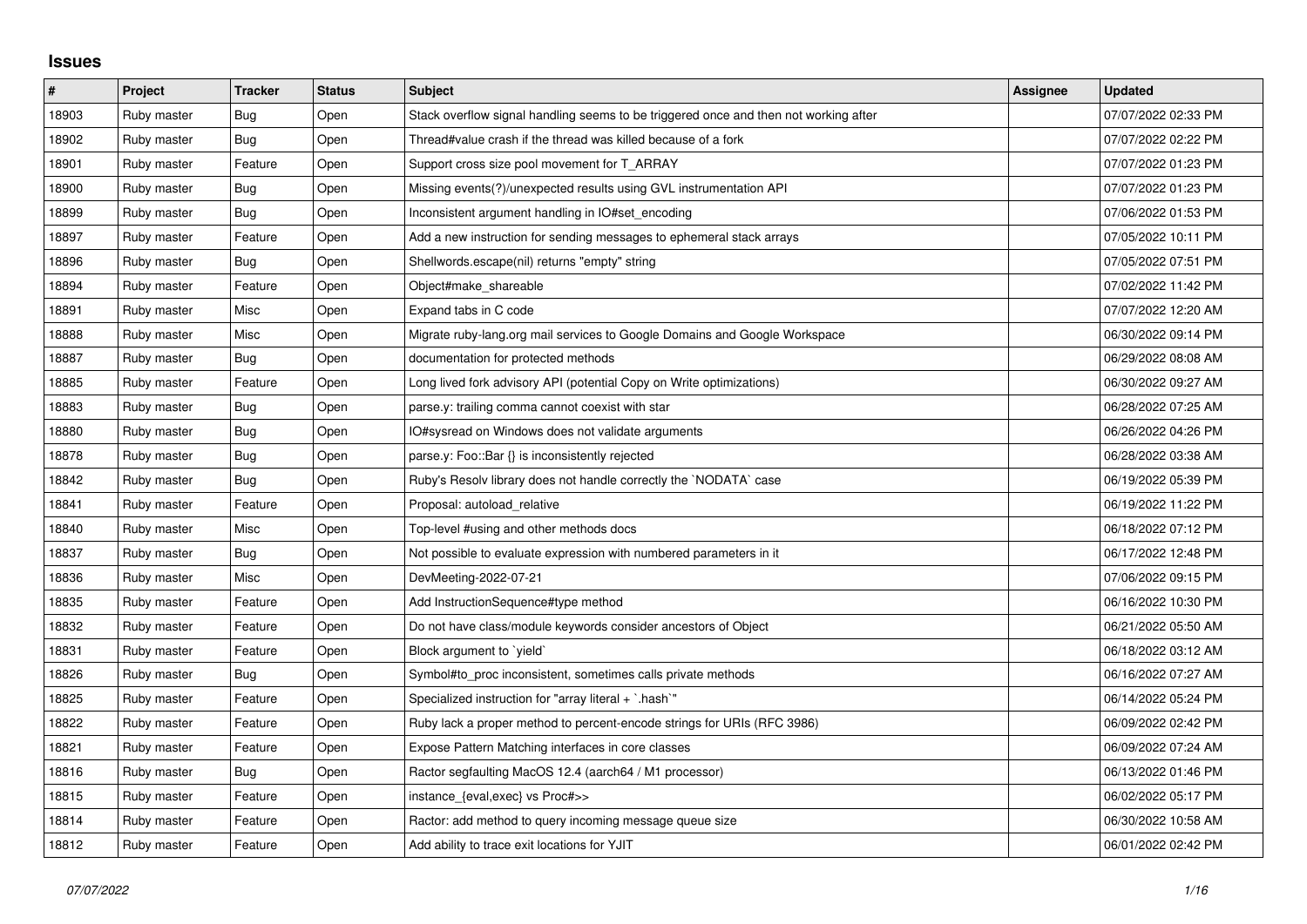| #     | Project     | <b>Tracker</b> | <b>Status</b> | <b>Subject</b>                                                                                                     | Assignee | <b>Updated</b>      |
|-------|-------------|----------------|---------------|--------------------------------------------------------------------------------------------------------------------|----------|---------------------|
| 18809 | Ruby master | Feature        | Open          | Add Numeric#ceildiv                                                                                                |          | 06/21/2022 06:21 PM |
| 18805 | Ruby master | Bug            | Open          | IO::Buffer is inconsistent when returning a string from an empty buffer                                            |          | 05/25/2022 12:45 PM |
| 18804 | Ruby master | <b>Bug</b>     | Open          | Invalid line number for putnil instruction                                                                         |          | 05/25/2022 09:22 AM |
| 18799 | Ruby master | <b>Bug</b>     | Open          | Refinement#import_methods vs attr_reader                                                                           |          | 05/25/2022 06:50 AM |
| 18798 | Ruby master | Feature        | Open          | UnboundMethod#==`with inherited classes                                                                            |          | 05/25/2022 12:32 AM |
| 18797 | Ruby master | <b>Bug</b>     | Open          | Third argument to Regexp.new is a bit broken                                                                       |          | 05/23/2022 10:11 AM |
| 18796 | Ruby master | <b>Bug</b>     | Open          | GC compaction gets stuck on Mac OS when a debugger is attached                                                     |          | 06/08/2022 08:25 AM |
| 18795 | Ruby master | <b>Bug</b>     | Open          | Verbose GC debug output with -DRGENGC_DEBUG=5 causes a crash                                                       |          | 06/08/2022 08:24 AM |
| 18794 | Ruby master | <b>Bug</b>     | Open          | Windows - intermittent SEGV TestObjSpace#test_reachable_objects_during_iteration                                   |          | 06/30/2022 11:13 PM |
| 18789 | Ruby master | Bug            | Open          | make test-bundled-gems failed after make install                                                                   |          | 05/18/2022 01:01 AM |
| 18784 | Ruby master | Bug            | Open          | FileUtils.rm_f` and `FileUtils.rm_rf` should not mask exceptions                                                   |          | 05/16/2022 09:04 AM |
| 18783 | Ruby master | <b>Bug</b>     | Open          | OptionParser should recognize "-" as an optional argument                                                          |          | 05/19/2022 12:15 AM |
| 18782 | Ruby master | Bug            | Open          | Race conditions in autoload when loading the same feature with multiple threads.                                   |          | 05/18/2022 09:22 PM |
| 18780 | Ruby master | Bug            | Open          | Incorrect binding receiver for C API rb_eval_string()                                                              |          | 06/15/2022 12:14 AM |
| 18776 | Ruby master | Feature        | Open          | <b>Object Shapes</b>                                                                                               |          | 05/13/2022 01:11 AM |
| 18774 | Ruby master | Feature        | Open          | Add Queue#pop(timeout:)                                                                                            |          | 05/20/2022 12:27 AM |
| 18770 | Ruby master | <b>Bug</b>     | Open          | Inconsistent behavior of IO/StringIO's each methods when called with nil as a separator, limit and chomp:<br>true  |          | 06/06/2022 05:38 PM |
| 18768 | Ruby master | Bug            | Open          | Inconsistent behavior of IO, StringIO and String each_line methods when return paragraph and chomp: true<br>passed |          | 06/10/2022 03:46 PM |
| 18767 | Ruby master | <b>Bug</b>     | Open          | IO.foreach hangs up when passes limit=0                                                                            |          | 06/18/2022 02:56 AM |
| 18764 | Ruby master | Bug            | Open          | Build Error when Using msys2-mingw64 and Ruby 3.2                                                                  |          | 05/10/2022 06:48 AM |
| 18763 | Ruby master | Bug            | Open          | The configure option "--with-openssl-dir" has lower precedence than pkg-config                                     |          | 05/11/2022 11:39 AM |
| 18762 | Ruby master | Feature        | Open          | Add an Array#undigits that compliments Integer#digits                                                              |          | 05/03/2022 08:08 PM |
| 18760 | Ruby master | <b>Bug</b>     | Open          | Ractors vs "skynet" microbenchmark                                                                                 |          | 05/02/2022 11:36 PM |
| 18759 | Ruby master | Bug            | Open          | snapshot-ruby_2_7: test failure on macos-12                                                                        |          | 04/28/2022 12:18 AM |
| 18758 | Ruby master | <b>Bug</b>     | Open          | Ruby fails to build on M1 Mac when x86 Homebrew is installed                                                       |          | 04/28/2022 03:19 PM |
| 18757 | Ruby master | Feature        | Open          | Introduce %R percent literal for anchored regular expression patterns                                              |          | 04/27/2022 05:30 PM |
| 18751 | Ruby master | Bug            | Open          | Regression on master for Method#== when comparing public with private method                                       |          | 05/18/2022 01:27 AM |
| 18743 | Ruby master | <b>Bug</b>     | Open          | Enumerator#next / peek re-use each others stacktraces                                                              |          | 04/19/2022 02:42 PM |
| 18740 | Ruby master | Bug            | Open          | Use of rightward assignment changes line number needed for line-targeted TracePoint                                |          | 04/27/2022 09:56 AM |
| 18738 | Ruby master | Bug            | Open          | IRB can't recognize heredoc after words                                                                            |          | 04/18/2022 12:00 AM |
| 18737 | Ruby master | <b>Bug</b>     | Open          | Windows 'require' is case independent                                                                              |          | 04/22/2022 06:18 PM |
| 18736 | Ruby master | Feature        | Open          | self-p for method chain                                                                                            |          | 04/15/2022 11:09 AM |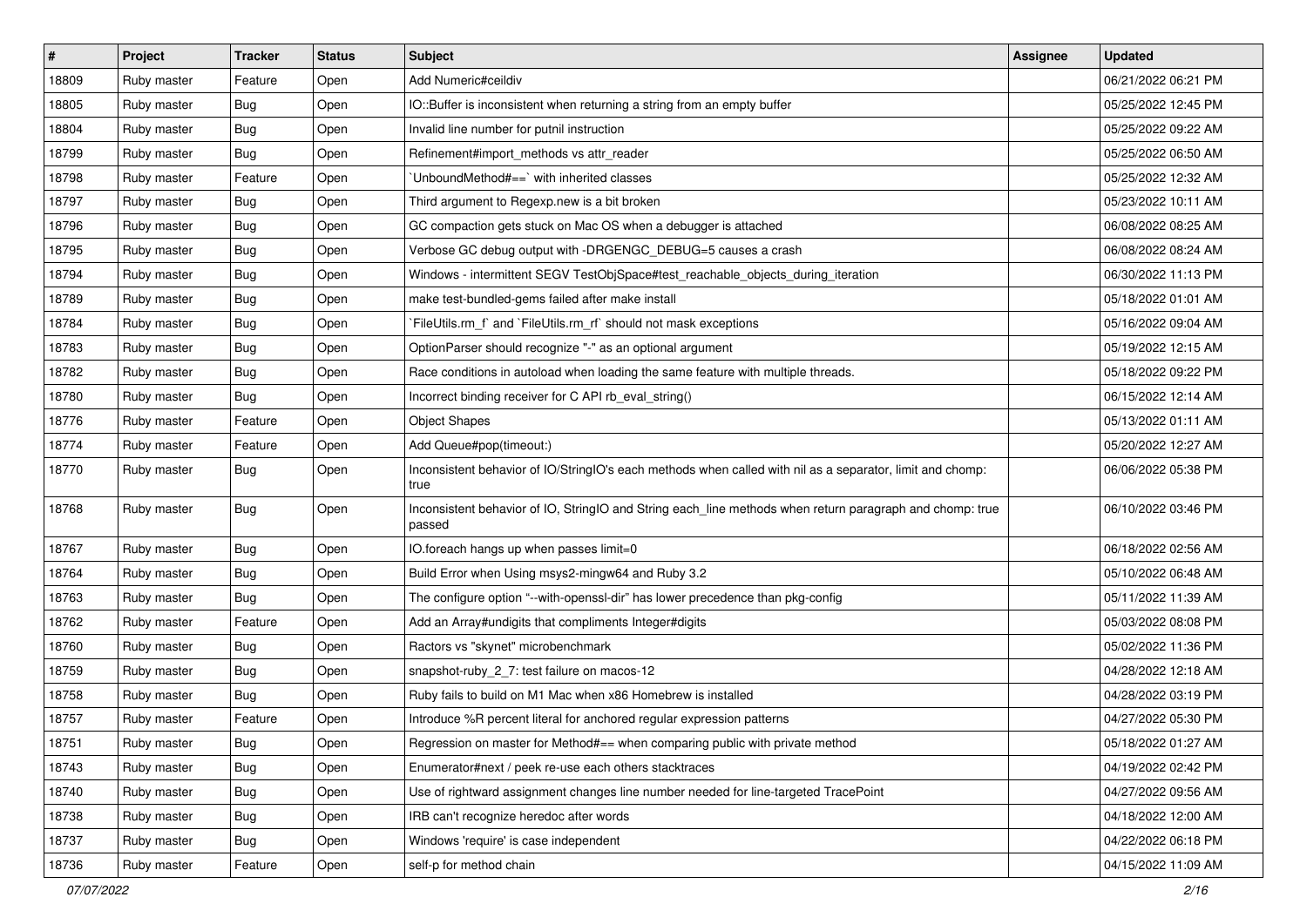| $\vert$ # | Project     | <b>Tracker</b> | <b>Status</b> | <b>Subject</b>                                                                                       | <b>Assignee</b> | <b>Updated</b>      |
|-----------|-------------|----------------|---------------|------------------------------------------------------------------------------------------------------|-----------------|---------------------|
| 18733     | Ruby master | <b>Bug</b>     | Open          | Ruby GC problems cause performance issue with Ractor                                                 |                 | 04/15/2022 09:13 AM |
| 18731     | Ruby master | Bug            | Open          | Parallel test-all sometimes does not run at all some tests                                           |                 | 04/23/2022 12:58 PM |
| 18725     | Ruby master | Misc           | Open          | IO#write and IO#wait_writable block for write pipe if read pipe is closed in other thread on OpenBSD |                 | 04/13/2022 11:20 PM |
| 18690     | Ruby master | Feature        | Open          | Allow `Kernel#then` to take arguments                                                                |                 | 05/10/2022 06:16 PM |
| 18686     | Ruby master | Bug            | Open          | Regexp supporting unexpected age properties in Ruby < 3.2                                            |                 | 04/08/2022 06:52 PM |
| 18685     | Ruby master | Feature        | Open          | Enumerator.product: Cartesian product of enumerables                                                 |                 | 04/26/2022 07:02 AM |
| 18683     | Ruby master | Feature        | Open          | Allow to create hashes with a specific capacity.                                                     |                 | 04/22/2022 02:34 PM |
| 18678     | Ruby master | Bug            | Open          | Crash on Mac - vm_call0_cfunc_with_frame                                                             |                 | 05/26/2022 05:40 PM |
| 18675     | Ruby master | Feature        | Open          | Add new exception class for resolv timeouts                                                          |                 | 04/01/2022 11:22 PM |
| 18674     | Ruby master | <b>Bug</b>     | Open          | Build failure `make up` with WSL2                                                                    |                 | 04/01/2022 08:51 AM |
| 18668     | Ruby master | Feature        | Open          | Merge `io-nonblock` gems into core                                                                   |                 | 04/21/2022 10:02 AM |
| 18661     | Ruby master | Bug            | Open          | Net::HTTP behavior changed between 2.6 and 3.1 on windows.                                           |                 | 03/25/2022 01:57 PM |
| 18659     | Ruby master | Feature        | Open          | Create a Binding at the time of an exception and make it available to Rescue                         |                 | 03/25/2022 10:55 AM |
| 18657     | Ruby master | Bug            | Open          | IRB raises exception when stdout is a pipe                                                           |                 | 06/08/2022 03:34 PM |
| 18647     | Ruby master | Feature        | Open          | Non-recursive option for iseq-targeted Tracepoints in ruby 2.6+                                      |                 | 03/18/2022 09:41 AM |
| 18644     | Ruby master | Feature        | Open          | Coerce anything callable to a Proc                                                                   |                 | 06/18/2022 05:28 PM |
| 18642     | Ruby master | Feature        | Open          | Named ripper fields                                                                                  |                 | 05/12/2022 01:37 PM |
| 18640     | Ruby master | Feature        | Open          | default empty string argument for `String#sub` and `String#sub!`, e.g. `"hello".sub("I")`            |                 | 03/19/2022 02:33 AM |
| 18630     | Ruby master | Feature        | Open          | Introduce general `IO#timeout` and `IO#timeout=`for all (non-)blocking operations.                   |                 | 04/21/2022 09:36 AM |
| 18622     | Ruby master | Bug            | Open          | const_get still looks in Object, while lexical constant lookup no longer does                        |                 | 04/22/2022 11:26 AM |
| 18617     | Ruby master | Feature        | Open          | Allow multiples keys in Hash#[] acting like Hash#dig                                                 |                 | 03/10/2022 01:36 PM |
| 18616     | Ruby master | Bug            | Open          | Error with clang(1) on MacOS due to __declspec()                                                     |                 | 03/09/2022 10:50 AM |
| 18608     | Ruby master | <b>Bug</b>     | Open          | 'require': cannot load such file -- ripper (LoadError) after 'make distclean'                        |                 | 05/27/2022 04:10 AM |
| 18605     | Ruby master | Bug            | Open          | Fails to run on (newer) 32bit Windows with ucrt                                                      |                 | 04/01/2022 07:52 AM |
| 18603     | Ruby master | Feature        | Open          | Allow syntax like obj.method(arg)=value                                                              |                 | 02/27/2022 05:04 PM |
| 18597     | Ruby master | Feature        | Open          | Strings need a named method like 'dup' that doesn't duplicate if receiver is mutable                 |                 | 02/26/2022 11:56 PM |
| 18594     | Ruby master | Feature        | Open          | Add a #to h method on URI::Generic                                                                   |                 | 03/31/2022 01:18 PM |
| 18593     | Ruby master | Feature        | Open          | Add back URI.escape                                                                                  |                 | 02/18/2022 07:45 PM |
| 18587     | Ruby master | Misc           | Open          | What was the reason behind Ruby choosing SipHash for Hash?                                           |                 | 02/17/2022 12:02 AM |
| 18583     | Ruby master | Feature        | Open          | Pattern-matching: API for custom unpacking strategies?                                               |                 | 03/17/2022 01:10 PM |
| 18580     | Ruby master | <b>Bug</b>     | Open          | Range#include? inconsistency for beginless String ranges                                             |                 | 03/09/2022 10:22 PM |
| 18576     | Ruby master | Feature        | Open          | Rename `ASCII-8BIT` encoding to `BINARY`                                                             |                 | 03/17/2022 03:06 PM |
| 18573     | Ruby master | Feature        | Open          | Object#pack1                                                                                         |                 | 02/08/2022 08:51 AM |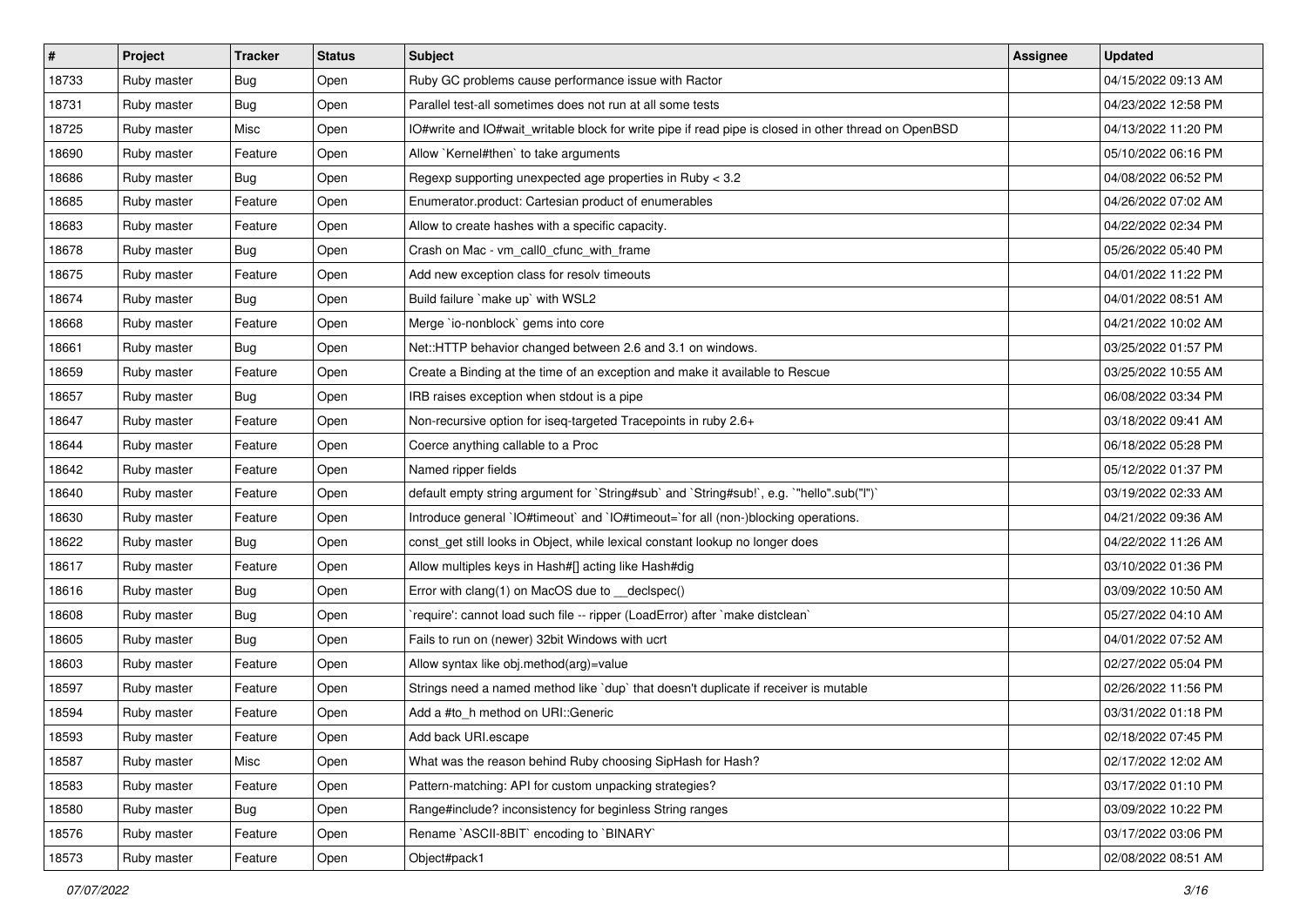| $\vert$ # | Project     | <b>Tracker</b> | <b>Status</b> | <b>Subject</b>                                                                                              | <b>Assignee</b> | <b>Updated</b>      |
|-----------|-------------|----------------|---------------|-------------------------------------------------------------------------------------------------------------|-----------------|---------------------|
| 18568     | Ruby master | Feature        | Open          | Explore lazy RubyGems boot to reduce need for --disable-gems                                                |                 | 02/17/2022 07:15 AM |
| 18559     | Ruby master | Feature        | Open          | Allocation tracing: Objects created by the parser are attributed to Kernel.require                          |                 | 06/28/2022 12:21 PM |
| 18554     | Ruby master | Feature        | Open          | Move unicode_normalize to a default gem                                                                     |                 | 01/31/2022 05:51 PM |
| 18551     | Ruby master | Feature        | Open          | Make Range#reverse_each to raise an exception if endless                                                    |                 | 01/28/2022 11:13 PM |
| 18518     | Ruby master | Bug            | Open          | NoMemoryError + [FATAL] failed to allocate memory for twice 1 << large                                      |                 | 01/28/2022 01:40 PM |
| 18515     | Ruby master | Feature        | Open          | Add Range#reverse_each implementation for performance                                                       |                 | 01/31/2022 02:23 AM |
| 18510     | Ruby master | Bug            | Open          | Unexpected waiting for console when starting ruby on windows                                                |                 | 01/23/2022 02:53 PM |
| 18507     | Ruby master | Bug            | Open          | Incorrect target_os detection in configure script                                                           |                 | 01/25/2022 08:57 AM |
| 18506     | Ruby master | Bug            | Open          | make and make install rebuild items every time unnecessarily - sometimes causing races in parallel installs |                 | 01/21/2022 01:46 PM |
| 18498     | Ruby master | Feature        | Open          | Introduce a public WeakKeysMap that compares by equality                                                    |                 | 02/20/2022 04:06 PM |
| 18494     | Ruby master | Feature        | Open          | [RFC] ENV["RUBY_GC_"]= changes GC parameters dynamically                                                    |                 | 01/17/2022 11:15 PM |
| 18492     | Ruby master | Bug            | Open          | 'rb_rescue2' inside 'rb_protect' segfaults on Windows                                                       |                 | 01/14/2022 03:17 PM |
| 18478     | Ruby master | Feature        | Open          | Module#constant_pairs                                                                                       |                 | 01/11/2022 07:55 PM |
| 18477     | Ruby master | Feature        | Open          | Float#sqrt and Integer#sqrt                                                                                 |                 | 01/11/2022 07:34 PM |
| 18476     | Ruby master | Bug            | Open          | Call to require stuck forever after receiving EAGAIN on writev when running with zeus                       |                 | 02/28/2022 02:55 PM |
| 18473     | Ruby master | Bug            | Open          | Raw data in Socket:: Option#inspect on Amazon Linux 2                                                       |                 | 01/11/2022 02:13 PM |
| 18472     | Ruby master | Bug            | Open          | rb_w32_map_errno is not found on Ruby-3.1.0                                                                 |                 | 01/13/2022 09:59 AM |
| 18463     | Ruby master | Feature        | Open          | Random number generation with xoshiro                                                                       |                 | 02/13/2022 09:12 AM |
| 18462     | Ruby master | Feature        | Open          | Proposal to merge WASI based WebAssembly support                                                            |                 | 03/24/2022 03:05 AM |
| 18457     | Ruby master | Bug            | Open          | ruby 2.7.5 fiddle/types.rb use uint32_t but fiddle/cparser.rb lacks uint32_t                                |                 | 01/03/2022 01:00 PM |
| 18456     | Ruby master | Bug            | Open          | rdoc non-determinism: module includes can be added once or twice to generated .ri                           |                 | 01/01/2022 11:16 PM |
| 18455     | Ruby master | <b>Bug</b>     | Open          | IO#close` has poor performance and difficult to understand semantics.                                       |                 | 04/04/2022 02:02 AM |
| 18454     | Ruby master | Bug            | Open          | YJIT slowing down key Discourse benchmarks                                                                  |                 | 01/04/2022 08:45 AM |
| 18444     | Ruby master | <b>Bug</b>     | Open          | Trapped TSTP causes a locking deadlock in 3.0.3 onward                                                      |                 | 05/26/2022 10:29 PM |
| 18440     | Ruby master | Feature        | Open          | YJIT is enabled if any YJIT tuning options are set                                                          |                 | 12/30/2021 08:17 PM |
| 18438     | Ruby master | Feature        | Open          | Add `Exception#additional_message` to show additional error information                                     |                 | 02/07/2022 02:55 AM |
| 18435     | Ruby master | Bug            | Open          | Calling `protected` on ancestor method changes result of `instance_methods(false)`                          |                 | 06/09/2022 10:23 AM |
| 18429     | Ruby master | Bug            | Open          | Configure ruby-3.0.3 on Solaris 10 Unknown keyword 'URL' in './ruby.tmp.pc'                                 |                 | 01/18/2022 09:15 PM |
| 18423     | Ruby master | Feature        | Open          | Installing stable versions like 3.0.3 from source generates fatal error by make                             |                 | 12/23/2021 11:44 PM |
| 18420     | Ruby master | Misc           | Open          | Question about how to handle IO.pipe reader and writer when forking                                         |                 | 12/22/2021 12:04 AM |
| 18418     | Ruby master | Feature        | Open          | Add Net::HTTP#security_level=                                                                               |                 | 12/19/2021 11:58 AM |
| 18413     | Ruby master | <b>Bug</b>     | Open          | Segfault in `ripper/lexer.rb`                                                                               |                 | 12/17/2021 04:49 PM |
| 18412     | Ruby master | Bug            | Open          | Segfault in test_ractor.rb                                                                                  |                 | 12/17/2021 04:23 AM |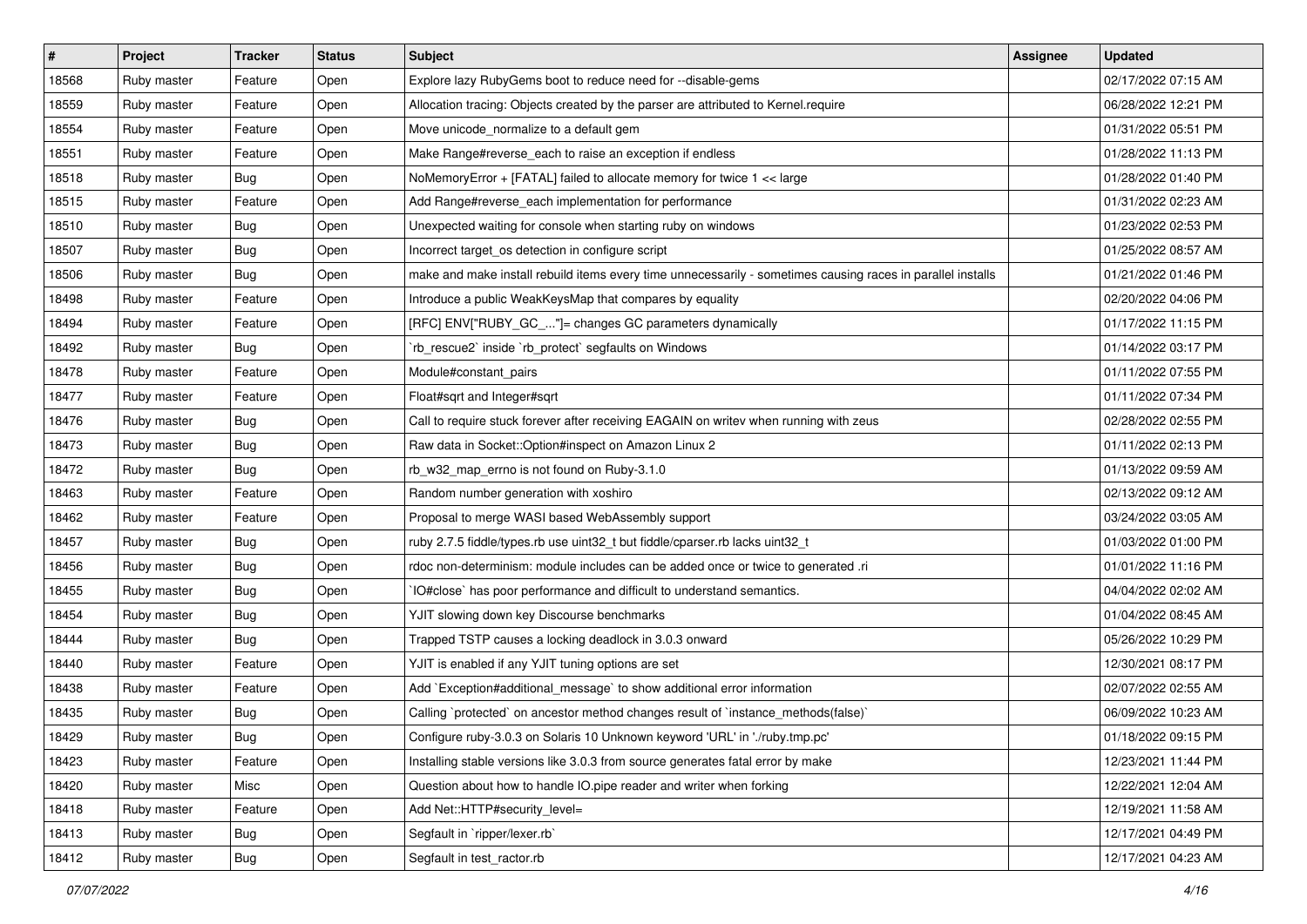| $\sharp$ | Project     | <b>Tracker</b> | <b>Status</b> | <b>Subject</b>                                                                                                                               | Assignee | <b>Updated</b>      |
|----------|-------------|----------------|---------------|----------------------------------------------------------------------------------------------------------------------------------------------|----------|---------------------|
| 18411    | Ruby master | Feature        | Open          | Introduce `Fiber.blocking` for disabling scheduler.                                                                                          |          | 12/23/2021 05:10 PM |
| 18410    | Ruby master | Feature        | Open          | Proposal to make inspect include underscores on numerics                                                                                     |          | 12/16/2021 09:07 AM |
| 18404    | Ruby master | Misc           | Open          | 3.1 documentation problems tracking ticket                                                                                                   |          | 12/24/2021 03:59 PM |
| 18402    | Ruby master | Feature        | Open          | <b>Argument Labels</b>                                                                                                                       |          | 01/31/2022 06:14 PM |
| 18401    | Ruby master | Feature        | Open          | Rework `require_relative` to add the "current path" on `\$LOAD_PATH`                                                                         |          | 12/09/2021 05:41 PM |
| 18396    | Ruby master | <b>Bug</b>     | Open          | An unexpected "hash value omission" syntax error when without parentheses call expr follows                                                  |          | 03/29/2022 09:58 PM |
| 18395    | Ruby master | Feature        | Open          | Introduce Array#subtract! for performance                                                                                                    |          | 12/08/2021 04:42 PM |
| 18393    | Ruby master | Bug            | Open          | TestReadline#test interrupt in other thread fails on armv7hl                                                                                 |          | 12/07/2021 02:03 PM |
| 18384    | Ruby master | Feature        | Open          | Pattern Match Object                                                                                                                         |          | 05/07/2022 06:01 PM |
| 18380    | Ruby master | Bug            | Open          | TestAddressResolve#test_socket_getnameinfo_domain_blocking test failures                                                                     |          | 12/21/2021 04:22 PM |
| 18379    | Ruby master | Bug            | Open          | [CI] Windows mingw/ucrt - test-all timeout failures                                                                                          |          | 12/02/2021 02:23 AM |
| 18376    | Ruby master | Feature        | Open          | Version comparison API                                                                                                                       |          | 12/30/2021 10:33 AM |
| 18369    | Ruby master | Feature        | Open          | users.detect(:name, "Dorian") as shorthand for users.detect { $ user $ user.name == "Dorian" }                                               |          | 12/03/2021 02:23 PM |
| 18368    | Ruby master | Feature        | Open          | Range#step semantics for non-Numeric ranges                                                                                                  |          | 02/02/2022 03:42 PM |
| 18360    | Ruby master | Feature        | Open          | <b>PrettyPrint enhancements</b>                                                                                                              |          | 11/24/2021 12:15 AM |
| 18359    | Ruby master | Bug            | Open          | [Windows MinGW] warning Please include winsock2.h before windows.h                                                                           |          | 11/23/2021 05:07 PM |
| 18357    | Ruby master | Feature        | Open          | Proposal: stop raising when block passed to IO#each * closes the IO                                                                          |          | 11/22/2021 09:03 PM |
| 18352    | Ruby master | Misc           | Open          | What is the Hash#grep expected?                                                                                                              |          | 11/28/2021 10:39 PM |
| 18338    | Ruby master | Bug            | Open          | Encoding.default_external = Encoding::UTF_16BE may add a wrongly-encoded string to<br>\$LOADED_FEATURES                                      |          | 11/15/2021 07:32 AM |
| 18334    | Ruby master | Feature        | Open          | ENV#to_h returns a new Hash object but Hash#to_h does not, which can cause inconsistencies                                                   |          | 11/17/2021 05:46 PM |
| 18332    | Ruby master | Feature        | Open          | a ? b                                                                                                                                        |          | 12/29/2021 04:38 AM |
| 18331    | Ruby master | Feature        | Open          | Kernel.#Time                                                                                                                                 |          | 11/13/2021 12:41 PM |
| 18296    | Ruby master | Feature        | Open          | Custom exception formatting should override `Exception#full_message`.                                                                        |          | 12/15/2021 08:49 PM |
| 18291    | Ruby master | Feature        | Open          | When use $=\sim$ with named group, if regex is on the right side, variable not defined.                                                      |          | 11/06/2021 12:36 PM |
| 18286    | Ruby master | Bug            | Open          | Universal arm64/x86_84 binary built on an x86_64 machine segfaults/is killed on arm64                                                        |          | 05/26/2022 09:45 PM |
| 18285    | Ruby master | Feature        | Open          | NoMethodError#message uses a lot of CPU/is really expensive to call                                                                          |          | 01/30/2022 12:45 PM |
| 18281    | Ruby master | Bug            | Open          | Ruby 3.1.0: gem uninstall -alx fails to uninstall debug                                                                                      |          | 06/16/2022 01:08 AM |
| 18269    | Ruby master | Bug            | Open          | trace_opt_not and trace_opt_regexpmatch2 insns are indistinguishable                                                                         |          | 11/12/2021 07:44 AM |
| 18265    | Ruby master | Feature        | Open          | Self-contained one-binary feature which discuss on ruby kaigi 2021 day 2, I Ruby Committers vs the World<br>/ CRuby Committers <sup>[]</sup> |          | 10/24/2021 04:11 PM |
| 18262    | Ruby master | Feature        | Open          | Enumerator::Lazy#partition                                                                                                                   |          | 11/20/2021 10:17 AM |
| 18259    | Ruby master | Feature        | Open          | Support quarter spec %q in Time#strftime                                                                                                     |          | 10/21/2021 12:15 PM |
| 18257    | Ruby master | Bug            | Open          | rb_mRubyVMFrozenCore is broken by GC run                                                                                                     |          | 02/10/2022 12:36 PM |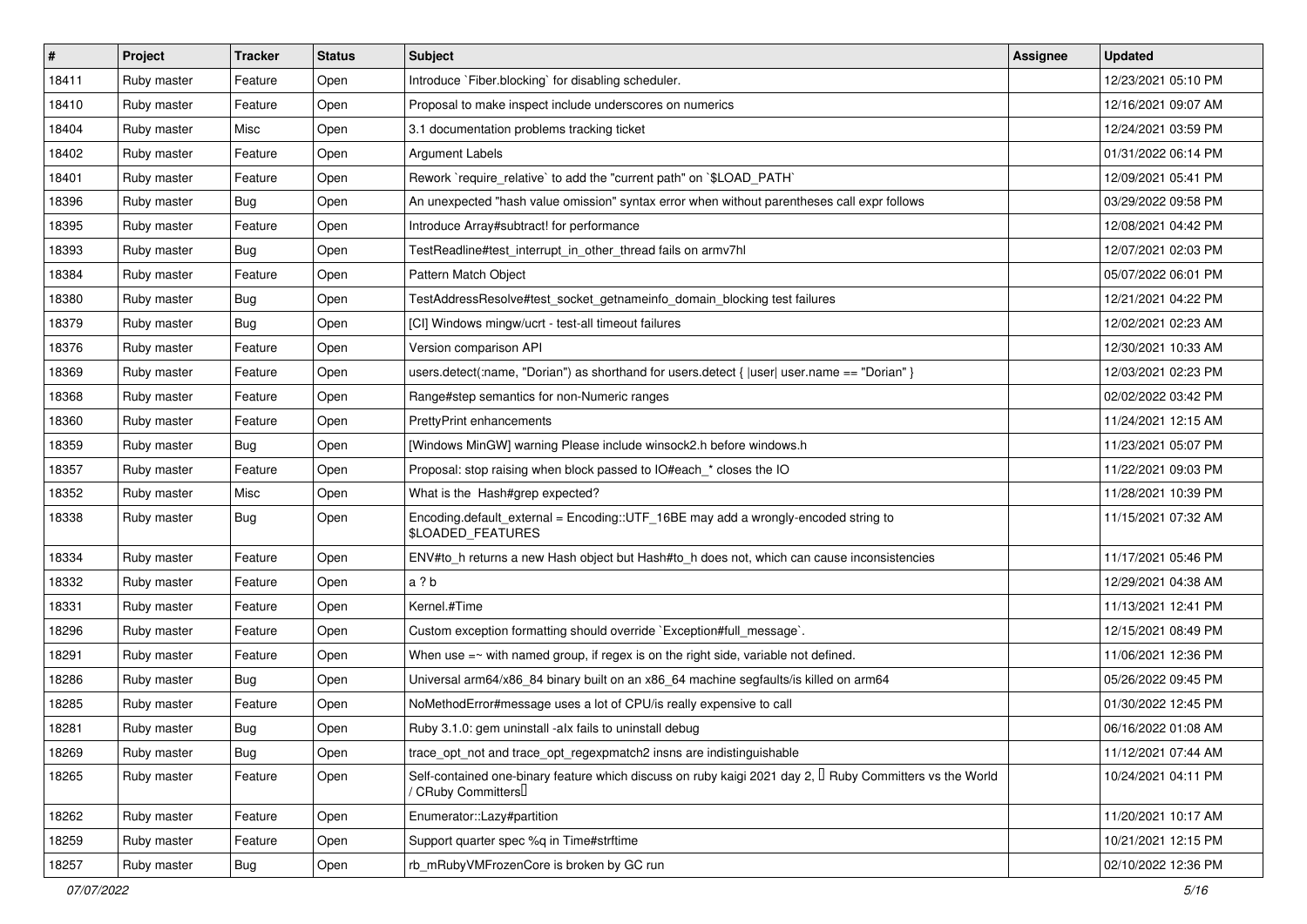| #     | Project     | <b>Tracker</b> | <b>Status</b> | <b>Subject</b>                                                                                                                                                        | Assignee | <b>Updated</b>      |
|-------|-------------|----------------|---------------|-----------------------------------------------------------------------------------------------------------------------------------------------------------------------|----------|---------------------|
| 18256 | Ruby master | Feature        | Open          | Change the canonical name of Thread::Mutex, Thread::Queue, Thread::SizedQueue and<br>Thread::ConditionVariable to just Mutex, Queue, SizedQueue and ConditionVariable |          | 10/20/2021 10:59 PM |
| 18255 | Ruby master | Bug            | Open          | ioctl zeroes the last buffer byte                                                                                                                                     |          | 10/25/2021 08:13 AM |
| 18248 | Ruby master | Misc           | Open          | Add Feature Triaging Guide                                                                                                                                            |          | 10/12/2021 03:21 PM |
| 18247 | Ruby master | Bug            | Open          | weird results for `Array#slice` or `Array#[]` with argument of type `Enumerator::ArithmeticSequence`                                                                  |          | 03/30/2022 11:05 PM |
| 18242 | Ruby master | Feature        | Open          | Parser makes multiple assignment sad in confusing way                                                                                                                 |          | 10/09/2021 07:58 AM |
| 18228 | Ruby master | Feature        | Open          | Add a 'timeout' option to 'IO.copy_stream'                                                                                                                            |          | 10/01/2021 05:10 AM |
| 18186 | Ruby master | <b>Bug</b>     | Open          | SEGV with system command - MinGW?                                                                                                                                     |          | 09/22/2021 03:20 PM |
| 18181 | Ruby master | Feature        | Open          | Introduce Enumerable#min_with_value, max_with_value, and minmax_with_value                                                                                            |          | 01/25/2022 07:33 AM |
| 18179 | Ruby master | Feature        | Open          | Add Math methods to Numeric                                                                                                                                           |          | 03/24/2022 02:54 PM |
| 18168 | Ruby master | Feature        | Open          | Add ActiveSupport deep_transform_values to Ruby                                                                                                                       |          | 09/15/2021 05:29 AM |
| 18162 | Ruby master | Feature        | Open          | Shorthand method Proc#isolate to create isolated proc objects                                                                                                         |          | 09/13/2021 02:33 AM |
| 18152 | Ruby master | Bug            | Open          | Fix theoretical bug with signals + qsort                                                                                                                              |          | 09/08/2021 03:38 PM |
| 18151 | Ruby master | Feature        | Open          | Incorrect Resolv result when DNS server is unreachable                                                                                                                |          | 09/18/2021 12:22 AM |
| 18150 | Ruby master | Misc           | Open          | Proposal: Deprecate leading zero syntax to declare octals, since it's extremely confusing (and Python 3<br>removed it too)                                            |          | 09/04/2021 03:21 AM |
| 18146 | Ruby master | Feature        | Open          | Add 'delete_prefix' and 'delete_suffix' to 'Pathname'                                                                                                                 |          | 09/03/2021 04:59 AM |
| 18144 | Ruby master | Bug            | Open          | Timeout not working while regular expression match is running                                                                                                         |          | 09/02/2021 07:08 AM |
| 18137 | Ruby master | Feature        | Open          | A new method to check Proc is isolated or not                                                                                                                         |          | 10/27/2021 07:30 AM |
| 18136 | Ruby master | Feature        | Open          | take while after                                                                                                                                                      |          | 01/28/2022 06:23 AM |
| 18135 | Ruby master | Feature        | Open          | Introduce Enumerable#detect_only                                                                                                                                      |          | 09/02/2021 05:44 PM |
| 18133 | Ruby master | Bug            | Assigned      | LTO: TestGCCompact#test_ast_compacts segfaults on i686                                                                                                                |          | 04/23/2022 04:19 PM |
| 18132 | Ruby master | Bug            | Open          | TODO: fix ccan/list thread safety                                                                                                                                     |          | 01/02/2022 08:22 AM |
| 18131 | Ruby master | <b>Bug</b>     | Open          | addr2line.c: Some inlined functions mistakenly shown                                                                                                                  |          | 08/24/2021 07:59 PM |
| 18129 | Ruby master | <b>Bug</b>     | Open          | Ractor-incompatible global variables can be accessed through alias                                                                                                    |          | 08/23/2021 10:08 PM |
| 18127 | Ruby master | Feature        | Open          | Ractor-local version of Singleton                                                                                                                                     |          | 11/09/2021 02:45 PM |
| 18083 | Ruby master | Feature        | Open          | Capture error in ensure block.                                                                                                                                        |          | 10/21/2021 01:00 PM |
| 18082 | Ruby master | Misc           | Open          | FileUtils.remove_entry_secure has inconsistent document                                                                                                               |          | 08/17/2021 04:26 PM |
| 18080 | Ruby master | Bug            | Open          | Syntax error on one-line pattern matching                                                                                                                             |          | 08/18/2021 12:38 AM |
| 18073 | Ruby master | <b>Bug</b>     | Open          | test/ruby/test_jit.rb: "error: invalid use of ' builtin_va_arg_pack ()" on Ruby 2.7.4 on gcc 4.8.5                                                                    |          | 12/03/2021 03:04 PM |
| 18070 | Ruby master | Feature        | Open          | attr` should be removed                                                                                                                                               |          | 08/09/2021 05:51 PM |
| 18069 | Ruby master | Feature        | Open          | instance exec' is just ignored when the block is originally a method                                                                                                  |          | 08/10/2021 05:33 AM |
| 18063 | Ruby master | Feature        | Open          | io uring implementation                                                                                                                                               |          | 08/05/2021 10:02 AM |
| 18061 | Ruby master | Bug            | Open          | Execshield test: libruby.so.N.N.N: FAIL: property-note test because no .note.gnu.property section found                                                               |          | 06/22/2022 07:58 AM |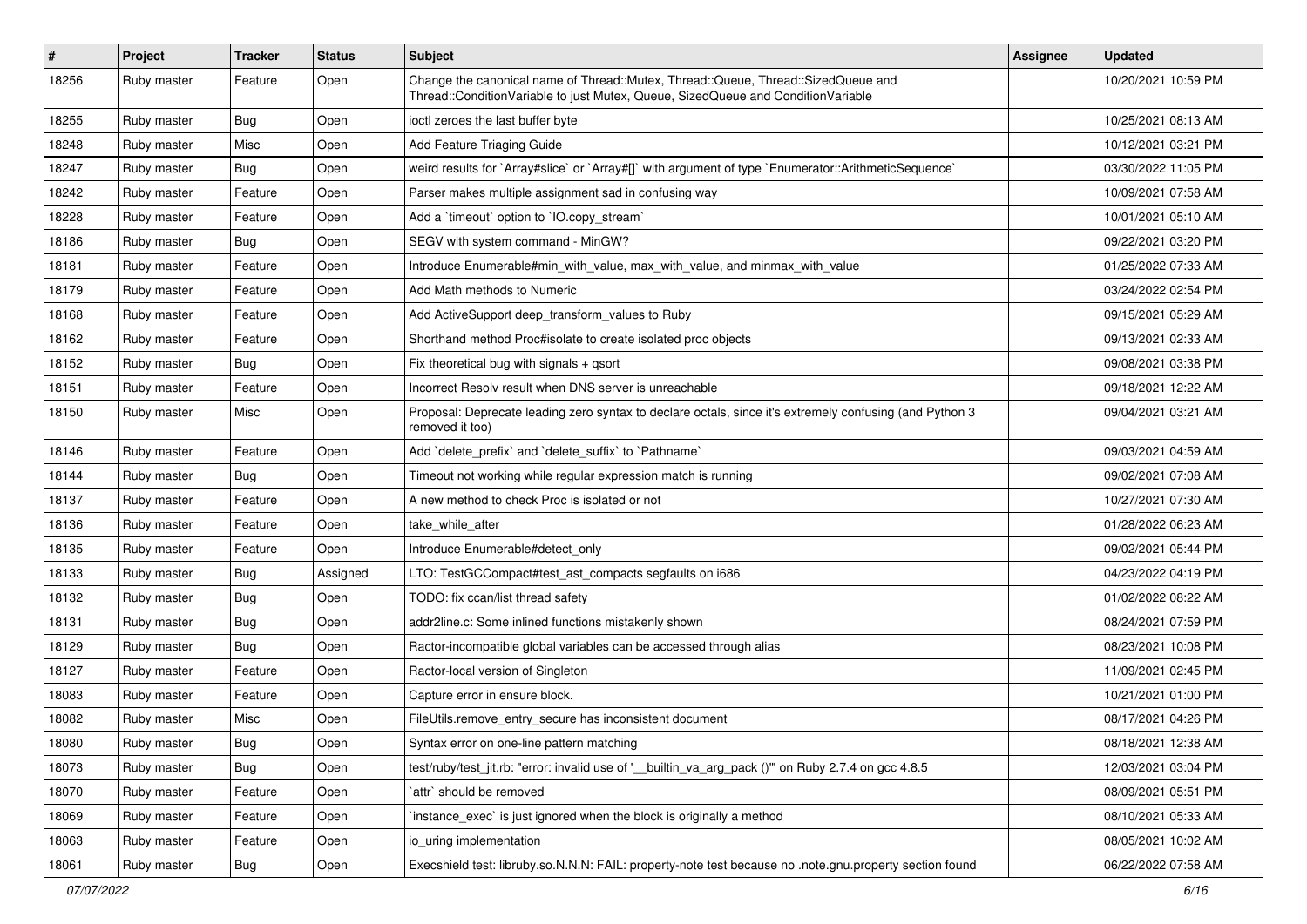| #     | Project     | <b>Tracker</b> | <b>Status</b> | Subject                                                                                                                                     | Assignee | <b>Updated</b>      |
|-------|-------------|----------------|---------------|---------------------------------------------------------------------------------------------------------------------------------------------|----------|---------------------|
| 18057 | Ruby master | Feature        | Open          | Introduce Array#mean                                                                                                                        |          | 08/02/2021 02:16 PM |
| 18055 | Ruby master | Feature        | Open          | Introduce                                                                                                                                   |          | 07/30/2021 09:30 AM |
| 18035 | Ruby master | Feature        | Open          | Introduce general model/semantic for immutable by default.                                                                                  |          | 11/09/2021 04:47 PM |
| 18033 | Ruby master | Feature        | Open          | Time.new to parse a string                                                                                                                  |          | 12/07/2021 02:15 PM |
| 18013 | Ruby master | Bug            | Open          | Unexpected results when mxiing negated character classes and case-folding                                                                   |          | 06/29/2021 12:05 PM |
| 18012 | Ruby master | Bug            | Open          | Case-insensitive character classes can only match multiple code points when top-level character class is<br>not negated                     |          | 06/29/2021 08:35 AM |
| 18010 | Ruby master | <b>Bug</b>     | Open          | Character class with single character gets case-folded with following string                                                                |          | 06/28/2021 09:30 AM |
| 18009 | Ruby master | <b>Bug</b>     | Open          | Regexps \w and \W with /i option and /u option produce inconsistent results under nested negation and<br>intersection                       |          | 06/28/2021 09:09 AM |
| 18005 | Ruby master | Feature        | Open          | Enable non-blocking `binding.irb`.                                                                                                          |          | 06/24/2021 07:20 PM |
| 18004 | Ruby master | Feature        | Open          | Add Async to the stdlib                                                                                                                     |          | 07/05/2022 05:09 PM |
| 17999 | Ruby master | Bug            | Open          | TestMethod#test zsuper intermittent timeout error on raspbian10-aarch64 CI                                                                  |          | 06/18/2021 01:33 AM |
| 17994 | Ruby master | Feature        | Open          | Clarify `IO.read` behavior and add `File.read` method                                                                                       |          | 07/16/2021 03:04 AM |
| 17990 | Ruby master | Bug            | Open          | Inconsistent behavior of Regexp quantifiers over characters with complex case foldings                                                      |          | 06/15/2021 11:59 AM |
| 17989 | Ruby master | Bug            | Open          | Case insensitive Regexps do not handle characters with overlapping case foldings                                                            |          | 06/15/2021 11:43 AM |
| 17950 | Ruby master | Feature        | Open          | Unable to pattern-match against a String key                                                                                                |          | 06/15/2021 11:42 AM |
| 17944 | Ruby master | Feature        | Open          | Remove Socket.gethostbyaddr and Socket.gethostbyname                                                                                        |          | 06/10/2021 08:26 AM |
| 17942 | Ruby master | Feature        | Open          | Add a 'initialize(public @a, private @b)' shortcut syntax for defining public/private accessors for instance<br>vars as part of constructor |          | 12/13/2021 12:43 AM |
| 17938 | Ruby master | Feature        | Open          | Keyword alternative for boolean positional arguments                                                                                        |          | 07/15/2021 06:46 AM |
| 17931 | Ruby master | Bug            | Open          | Compile fails setup option nodynamic                                                                                                        |          | 07/07/2021 08:51 AM |
| 17926 | Ruby master | Bug            | Open          | spec/ruby/core/file/atime_spec.rb: a random failing test on Travis ppc64le                                                                  |          | 06/02/2021 04:35 PM |
| 17925 | Ruby master | Bug            | Open          | Pattern matching syntax using semicolon one-line                                                                                            |          | 06/04/2021 03:08 PM |
| 17924 | Ruby master | Feature        | Open          | Range#infinite?                                                                                                                             |          | 07/08/2021 11:58 PM |
| 17878 | Ruby master | Bug            | Open          | bootstraptest/test_ractor.rb:224 a random failing test with "The outgoing-port is already closed<br>(Ractor::ClosedError)"                  |          | 09/13/2021 01:10 PM |
| 17859 | Ruby master | Feature        | Open          | Start IRB when running just `ruby`                                                                                                          |          | 05/14/2021 07:54 AM |
| 17856 | Ruby master | Feature        | Open          | ary.member? is slower than ary.include?                                                                                                     |          | 05/11/2021 10:12 AM |
| 17851 | Ruby master | Feature        | Open          | ruby extension for memoryview                                                                                                               |          | 05/05/2021 03:15 PM |
| 17844 | Ruby master | Feature        | Open          | Support list of methods to test with respond_to?                                                                                            |          | 05/06/2021 07:00 PM |
| 17834 | Ruby master | Feature        | Open          | Add a Bytes and BytesArray class that implement memoryview                                                                                  |          | 05/06/2021 02:22 PM |
| 17833 | Ruby master | Feature        | Open          | add IO.readinto(b) where b is a bytes like object that is you can get a memoryview from                                                     |          | 06/30/2021 02:36 PM |
| 17829 | Ruby master | Misc           | Open          | Clang/LLVM correctness of x64-mingw32 build (`shorten-64-to-32` warnings)                                                                   |          | 04/26/2021 04:23 PM |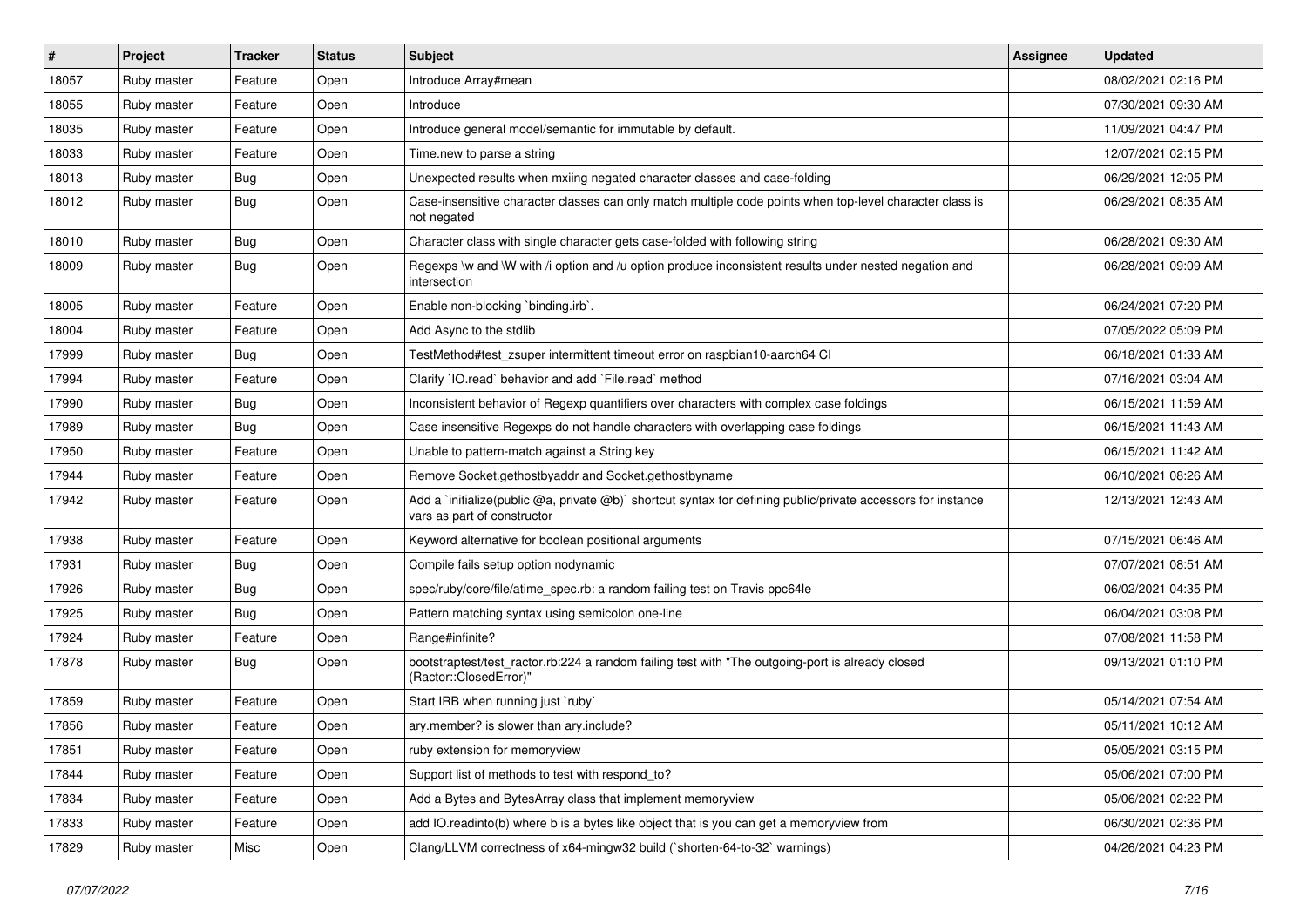| $\vert$ # | <b>Project</b> | <b>Tracker</b> | <b>Status</b> | <b>Subject</b>                                                                    | Assignee | <b>Updated</b>      |
|-----------|----------------|----------------|---------------|-----------------------------------------------------------------------------------|----------|---------------------|
| 17825     | Ruby master    | Feature        | Open          | Uniformize Float::INFINITY and Date::infinity.new                                 |          | 05/04/2021 01:43 AM |
| 17817     | Ruby master    | Bug            | Open          | --jit outputs ./tmp/_ruby_mjit_*.h: No such file or directory on with TMP         |          | 04/22/2021 11:57 AM |
| 17815     | Ruby master    | Misc           | Open          | Snapcraft Ruby plugin                                                             |          | 04/20/2021 07:59 PM |
| 17808     | Ruby master    | Feature        | Open          | Feature Request: JS like splat of Object properties as named method parameters    |          | 04/17/2021 11:43 PM |
| 17799     | Ruby master    | Bug            | Open          | Seg fault in rb class clear method cache                                          |          | 12/09/2021 05:39 AM |
| 17797     | Ruby master    | Feature        | Open          | MIPS support for addr2line.c                                                      |          | 04/13/2021 03:49 AM |
| 17792     | Ruby master    | <b>Bug</b>     | Open          | make notes and make test fail with Ruby3.0.1p64 RaspberryPI 4B Ubuntu 20.10 ARM64 |          | 05/23/2021 08:23 PM |
| 17790     | Ruby master    | Feature        | Open          | Have a way to clear a String without resetting its capacity                       |          | 04/21/2021 11:27 PM |
| 17786     | Ruby master    | Feature        | Open          | Proposal: new "ends" keyword                                                      |          | 04/11/2021 01:40 AM |
| 17774     | Ruby master    | <b>Bug</b>     | Open          | Quantified empty group causes regex to fail                                       |          | 10/13/2021 04:43 PM |
| 17773     | Ruby master    | Feature        | Open          | Alias `Numeric#zero?` and `Float#zero?` as `Numeric#empty?` and `Float#empty?`    |          | 04/02/2021 03:39 PM |
| 17771     | Ruby master    | Feature        | Open          | String#start_with? should not construct MatchData or set \$~                      |          | 04/02/2021 02:49 PM |
| 17758     | Ruby master    | Feature        | Open          | Provide Hash#count for performance improvement                                    |          | 03/28/2021 06:39 PM |
| 17753     | Ruby master    | Feature        | Open          | Add Module#namespace                                                              |          | 07/04/2022 01:42 AM |
| 17749     | Ruby master    | Feature        | Open          | Const source location without name                                                |          | 04/17/2021 07:38 AM |
| 17743     | Ruby master    | Feature        | Open          | Show argument types in backtrace                                                  |          | 03/25/2021 06:39 PM |
| 17741     | Ruby master    | Feature        | Open          | Ruby links to `objc` for convenience - this should be moved into a native ext     |          | 03/23/2021 01:24 AM |
| 17722     | Ruby master    | Bug            | Open          | define method with shareable results in "defined in a different Ractor"           |          | 08/24/2021 12:03 PM |
| 17718     | Ruby master    | Feature        | Open          | a method paramaters object that can be pattern matched against                    |          | 03/24/2021 01:29 PM |
| 17683     | Ruby master    | Misc           | Open          | Current status of beginless range (experimental or not)                           |          | 06/05/2021 07:22 AM |
| 17682     | Ruby master    | Feature        | Open          | String#casecmp performance improvement                                            |          | 03/24/2021 02:29 PM |
| 17680     | Ruby master    | <b>Bug</b>     | Open          | tab completion no longer works on irb3.0                                          |          | 03/13/2021 08:06 AM |
| 17663     | Ruby master    | Feature        | Open          | Enumerator#with, an alternative to Enumerator#with object                         |          | 03/02/2021 05:48 PM |
| 17660     | Ruby master    | Feature        | Open          | Expose information about which basic methods have been redefined                  |          | 03/02/2021 03:31 PM |
| 17647     | Ruby master    | Feature        | Open          | Print register `r11` on 32-bit ARM Linux                                          |          | 04/30/2021 11:22 AM |
| 17646     | Ruby master    | Bug            | Open          | Check for ` builtin mul overflow with long long arguments                         |          | 02/19/2021 06:19 PM |
| 17637     | Ruby master    | Misc           | Open          | Endless ranges with `nil` boundary weird behavior                                 |          | 02/19/2021 07:57 AM |
| 17627     | Ruby master    | Feature        | Open          | Suggestion: Implement `freeze values` instance method on collection-like classes. |          | 02/16/2021 07:58 PM |
| 17616     | Ruby master    | Feature        | Open          | Support backtracing on Linux with non-GNU-libc + libunwind                        |          | 02/09/2021 01:12 PM |
| 17611     | Ruby master    | Feature        | Open          | Expose `rb_execarg` interfaces and `rb_grantpt`                                   |          | 02/07/2021 01:52 AM |
| 17591     | Ruby master    | Misc           | Open          | Test frameworks and REPLs do not show deprecation warnings by default             |          | 02/17/2021 09:06 AM |
| 17586     | Ruby master    | Misc           | Open          | Please run Windows CI in all std-lib repos                                        |          | 01/28/2021 02:34 PM |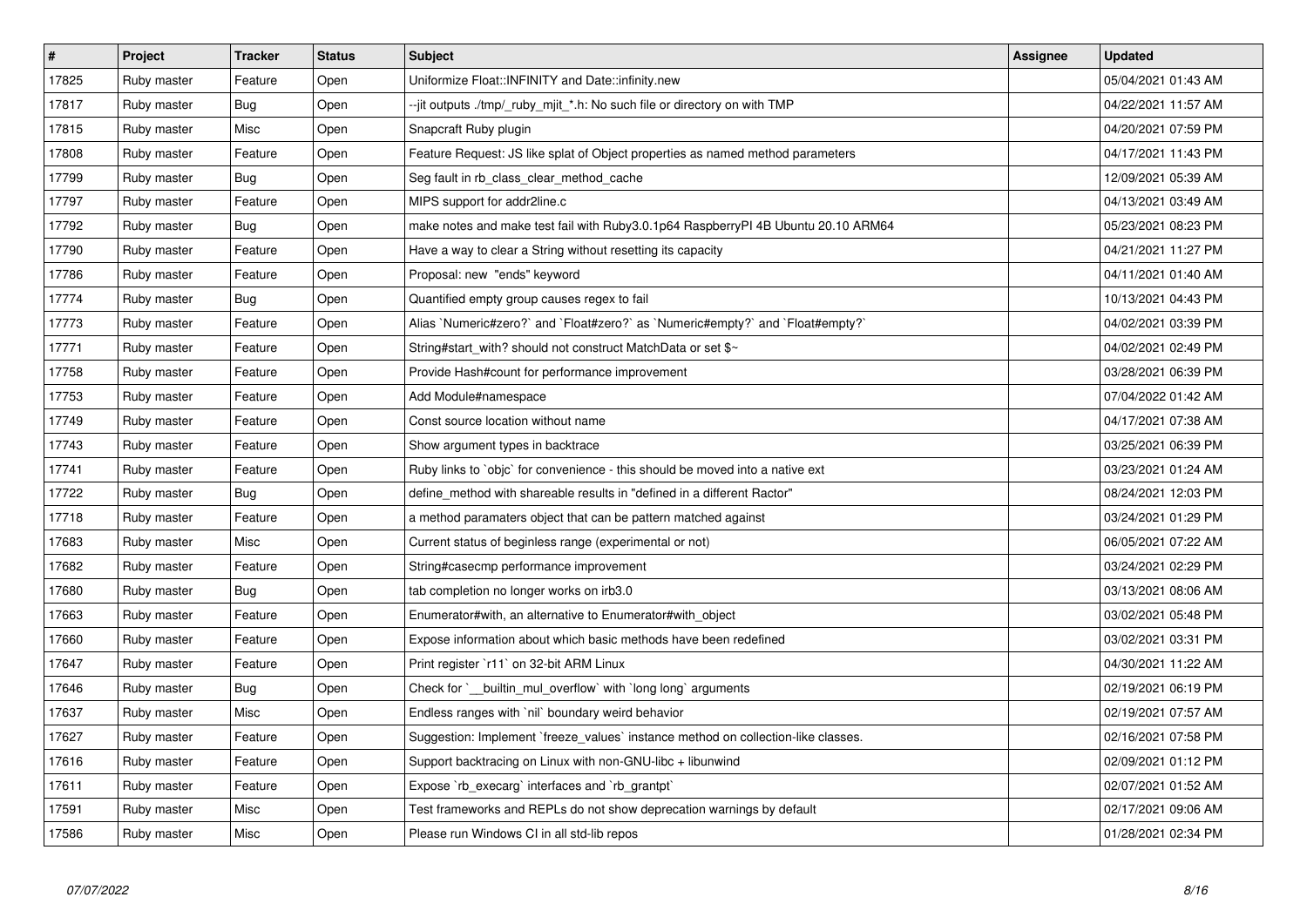| $\pmb{\#}$ | Project     | <b>Tracker</b> | <b>Status</b> | <b>Subject</b>                                                                                                                                             | Assignee | <b>Updated</b>      |
|------------|-------------|----------------|---------------|------------------------------------------------------------------------------------------------------------------------------------------------------------|----------|---------------------|
| 17579      | Ruby master | Feature        | Open          | [Proposal] A suggestion for newline-separated shorthand notation, for the creation of Arrays containing<br>strings that may contain ' ' (space) characters |          | 01/25/2021 04:33 PM |
| 17576      | Ruby master | Feature        | Open          | Partial Functions (procs, lambdas)                                                                                                                         |          | 01/24/2021 07:58 PM |
| 17566      | Ruby master | Feature        | Open          | Tune thread QoS / efficiency on macOS                                                                                                                      |          | 01/29/2021 09:16 AM |
| 17565      | Ruby master | Misc           | Open          | Prefer use of access(2) in rb_file_load_ok() to check for existence of require'd files                                                                     |          | 01/21/2021 08:52 PM |
| 17562      | Ruby master | Feature        | Open          | Update - E option in --help                                                                                                                                |          | 01/19/2021 05:38 PM |
| 17550      | Ruby master | Feature        | Open          | Why no function to get all subdirectories of a directory?                                                                                                  |          | 01/18/2021 08:57 AM |
| 17548      | Ruby master | Feature        | Open          | Need simple way to include symlink directories in Dir.glob                                                                                                 |          | 03/21/2022 01:35 PM |
| 17528      | Ruby master | Feature        | Open          | Make Addrinfo.getaddrinfo fall back to Timeout.timeout for :resolv_timeout                                                                                 |          | 01/13/2021 08:50 PM |
| 17506      | Ruby master | Bug            | Open          | Ractor isolation broken by ThreadGroup                                                                                                                     |          | 01/03/2021 08:05 PM |
| 17496      | Ruby master | Feature        | Open          | Add constant Math::TAU                                                                                                                                     |          | 01/13/2021 05:47 AM |
| 17474      | Ruby master | Feature        | Open          | Interpreting constants at compile time                                                                                                                     |          | 01/07/2021 04:40 PM |
| 17472      | Ruby master | Feature        | Open          | HashWithIndifferentAccess like Hash extension                                                                                                              |          | 06/16/2022 01:08 AM |
| 17471      | Ruby master | Feature        | Open          | send_if method for improved conditional chaining                                                                                                           |          | 12/29/2020 03:23 PM |
| 17468      | Ruby master | Feature        | Open          | Deprecate RUBY DEVEL                                                                                                                                       |          | 06/16/2022 01:08 AM |
| 17422      | Ruby master | Misc           | Open          | 3.0 documentation problems tracking ticket                                                                                                                 |          | 12/24/2020 12:51 PM |
| 17416      | Ruby master | Feature        | Open          | Improve performance Kernel#itself                                                                                                                          |          | 12/21/2020 01:14 PM |
| 17406      | Ruby master | Feature        | Open          | Add `NoMatchingPatternError#depth`                                                                                                                         |          | 12/19/2020 03:18 PM |
| 17399      | Ruby master | Misc           | Open          | Are endless methods experimental?                                                                                                                          |          | 12/22/2020 07:05 PM |
| 17390      | Ruby master | Misc           | Open          | Class and method-level docs for Ractor                                                                                                                     |          | 12/13/2020 06:33 PM |
| 17383      | Ruby master | Bug            | Open          | 3.0 recursion memory speed issues                                                                                                                          |          | 12/09/2020 05:41 PM |
| 17375      | Ruby master | Feature        | Open          | Add scheduler callbacks for transferring fibers                                                                                                            |          | 12/07/2020 11:31 PM |
| 17373      | Ruby master | Bug            | Open          | Ruby 3.0 is slower at Discourse bench than Ruby 2.7                                                                                                        |          | 01/04/2021 06:47 AM |
| 17357      | Ruby master | Feature        | Open          | Queue#pop`should have a block form for closed queues                                                                                                       |          | 01/12/2021 07:32 AM |
| 17356      | Ruby master | Feature        | Open          | Alignment of memory allocated through Fiddle struct's malloc                                                                                               |          | 12/02/2020 11:06 AM |
| 17354      | Ruby master | <b>Bug</b>     | Open          | Module#const_source_location is misleading for constants awaiting autoload                                                                                 |          | 03/26/2021 05:56 PM |
| 17353      | Ruby master | Feature        | Open          | Functional chaining operator                                                                                                                               |          | 11/30/2020 03:29 AM |
| 17337      | Ruby master | <b>Bug</b>     | Open          | Don't embed Ruby build-time configuration in Ruby                                                                                                          |          | 12/21/2020 04:17 PM |
| 17333      | Ruby master | Feature        | Open          | Enumerable#many?                                                                                                                                           |          | 12/11/2020 03:38 AM |
| 17330      | Ruby master | Feature        | Open          | Object#non                                                                                                                                                 |          | 01/25/2021 03:54 PM |
| 17326      | Ruby master | Feature        | Open          | Add Kernel#must! to the standard library                                                                                                                   |          | 06/22/2022 04:10 PM |
| 17325      | Ruby master | Feature        | Open          | Adds Fiber#cancel, which forces a Fiber to break/return                                                                                                    |          | 11/19/2020 12:34 AM |
| 17316      | Ruby master | Feature        | Open          | On memoization                                                                                                                                             |          | 05/13/2022 11:32 AM |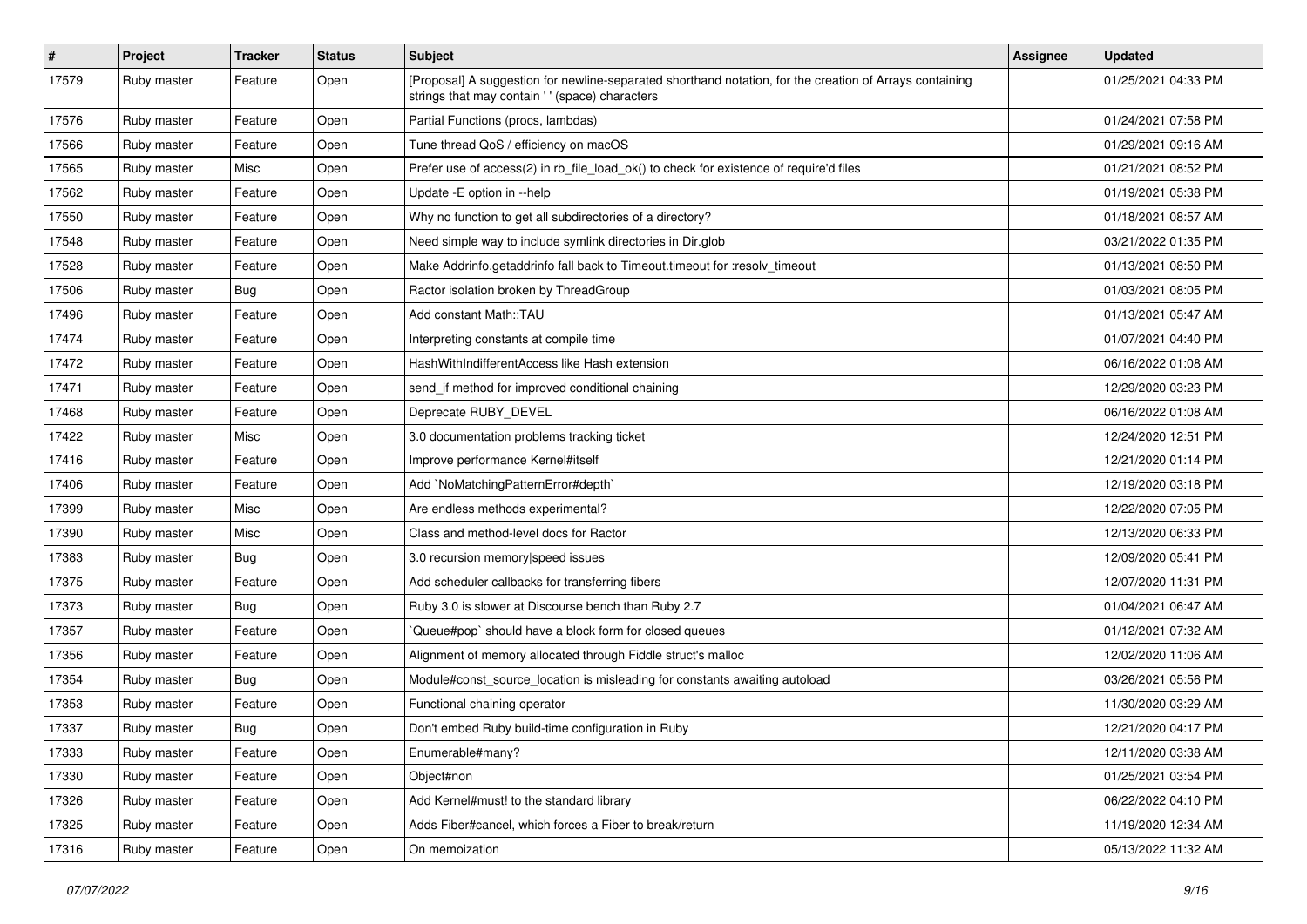| $\vert$ # | Project     | <b>Tracker</b> | <b>Status</b> | Subject                                                                                                | <b>Assignee</b> | <b>Updated</b>      |
|-----------|-------------|----------------|---------------|--------------------------------------------------------------------------------------------------------|-----------------|---------------------|
| 17315     | Ruby master | Feature        | Open          | Hash #transform                                                                                        |                 | 11/13/2020 08:38 PM |
| 17311     | Ruby master | Feature        | Open          | Improve performance Array#deconstruct & Array#to_ary                                                   |                 | 11/08/2020 07:12 AM |
| 17309     | Ruby master | Misc           | Open          | URI escape being deprecated, yet there is no replacement                                               |                 | 11/11/2020 12:52 AM |
| 17298     | Ruby master | Feature        | Open          | Ractor's basket communication APIs                                                                     |                 | 11/13/2020 04:16 PM |
| 17290     | Ruby master | Feature        | Open          | Syntax sugar for boolean keyword argument                                                              |                 | 10/29/2020 04:51 AM |
| 17286     | Ruby master | Feature        | Open          | `Ractor.new` should accept `move: true`                                                                |                 | 11/08/2020 03:01 AM |
| 17285     | Ruby master | Feature        | Open          | Less strict `Ractor.select`                                                                            |                 | 10/26/2020 03:15 AM |
| 17263     | Ruby master | Bug            | Open          | Fiber context switch degrades with number of fibers, limit on number of fibers                         |                 | 01/31/2022 02:47 PM |
| 17258     | Ruby master | Feature        | Open          | Oneshot Branch Coverage                                                                                |                 | 10/09/2020 08:26 PM |
| 17208     | Ruby master | Feature        | Open          | Add `Set#compact` and `Set#compact!` methods                                                           |                 | 11/05/2020 10:44 AM |
| 17206     | Ruby master | Feature        | Open          | Introduce new Regexp option to avoid global MatchData allocations                                      |                 | 10/28/2020 10:43 PM |
| 17199     | Ruby master | Misc           | Open          | id outputed by inspect and to_s output does not allow to find actual object_id and vice-versa          |                 | 10/20/2020 09:35 PM |
| 17180     | Ruby master | Bug            | Open          | Ractor and constant referencing                                                                        |                 | 09/20/2020 05:43 PM |
| 17174     | Ruby master | Misc           | Open          | Error relocating, symbol not found" error when compiling a native extension on Alpine with Ruby >=2.4" |                 | 10/06/2020 11:19 AM |
| 17166     | Ruby master | Feature        | Open          | net/http not supporting unix domain sockets                                                            |                 | 09/12/2020 02:51 PM |
| 17165     | Ruby master | Feature        | Open          | Add 'filter' and 'flatten' keywords to 'Enumerable#map'                                                |                 | 09/13/2020 09:41 AM |
| 17163     | Ruby master | Feature        | Open          | Rename 'begin'                                                                                         |                 | 09/09/2020 03:04 AM |
| 17159     | Ruby master | Bug            | Open          | extend `define method` for Ractor                                                                      |                 | 10/29/2020 04:06 PM |
| 17156     | Ruby master | Feature        | Open          | Refinements per directory tree                                                                         |                 | 12/07/2020 05:19 AM |
| 17155     | Ruby master | Feature        | Open          | Add a Diggable mixin                                                                                   |                 | 09/05/2020 02:08 PM |
| 17151     | Ruby master | Feature        | Open          | Support multiple builtin ruby code for implimatation in Ruby & C                                       |                 | 09/05/2020 01:41 AM |
| 17148     | Ruby master | Feature        | Open          | stdbuf(1) support                                                                                      |                 | 09/07/2020 04:12 AM |
| 17146     | Ruby master | Bug            | Open          | Queue operations are allowed after it is frozen                                                        |                 | 10/20/2021 08:32 PM |
| 17143     | Ruby master | Feature        | Open          | Improve support for warning categories                                                                 |                 | 11/20/2020 01:05 PM |
| 17142     | Ruby master | <b>Bug</b>     | Open          | Ruby fails to build in AIX                                                                             |                 | 03/20/2021 07:08 AM |
| 17140     | Ruby master | Feature        | Open          | Merge Enumerable#grep(v) with Enumerable#select/reject                                                 |                 | 02/10/2021 07:56 AM |
| 17137     | Ruby master | Misc           | Open          | Cooperation on maintaining official docker ruby images                                                 |                 | 09/02/2020 05:03 PM |
| 17134     | Ruby master | Feature        | Open          | Add resolv_timeout to TCPSocket                                                                        |                 | 12/10/2020 09:09 AM |
| 17127     | Ruby master | Feature        | Open          | Some TrueClass methods are faster if implemented in Ruby                                               |                 | 11/05/2020 07:11 AM |
| 17121     | Ruby master | Feature        | Open          | Remove ENV#index                                                                                       |                 | 08/13/2020 09:58 AM |
| 17115     | Ruby master | Feature        | Open          | Optimize String#casecmp? for ASCII strings                                                             |                 | 08/15/2020 03:48 AM |
| 17099     | Ruby master | Feature        | Open          | Remove boolean argument and warning from Module#attr                                                   |                 | 12/18/2020 04:15 AM |
| 17097     | Ruby master | Feature        | Open          | `map_min`, `map_max`                                                                                   |                 | 01/13/2021 01:24 AM |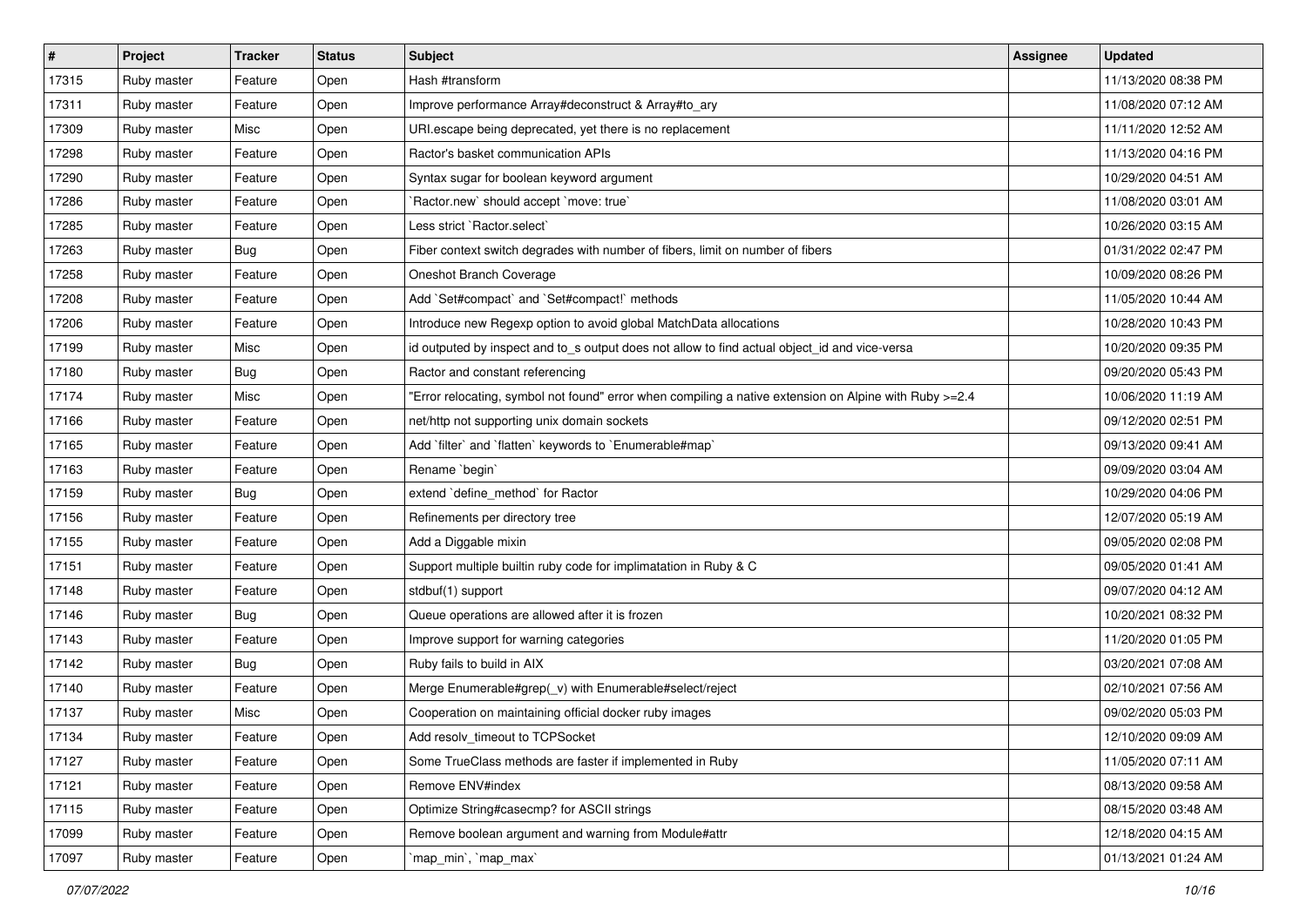| $\vert$ # | Project     | <b>Tracker</b> | <b>Status</b> | <b>Subject</b>                                                                                | <b>Assignee</b> | <b>Updated</b>      |
|-----------|-------------|----------------|---------------|-----------------------------------------------------------------------------------------------|-----------------|---------------------|
| 17056     | Ruby master | Feature        | Open          | Array#index: Allow specifying the position to start search as in String#index                 |                 | 09/25/2020 01:41 PM |
| 17053     | Ruby master | Misc           | Open          | RDoc for Hash Keys                                                                            |                 | 07/28/2020 01:21 AM |
| 17047     | Ruby master | Feature        | Open          | Support parameters for MAIL FROM and RCPT TO                                                  |                 | 12/06/2021 08:16 PM |
| 17040     | Ruby master | Feature        | Open          | cleanup include/ruby/backward*                                                                |                 | 08/26/2020 07:07 AM |
| 17037     | Ruby master | Bug            | Open          | rounding of Rational#to_f                                                                     |                 | 08/26/2020 03:54 AM |
| 17036     | Ruby master | Feature        | Open          | Regexp deconstruction keys to allow pattern matching                                          |                 | 07/19/2020 02:45 PM |
| 17016     | Ruby master | Feature        | Open          | Enumerable#accumulate                                                                         |                 | 04/27/2021 03:14 PM |
| 17006     | Ruby master | Feature        | Open          | Let `Kernel#Hash` take a block to provide the default value                                   |                 | 07/04/2020 07:51 AM |
| 17004     | Ruby master | Feature        | Open          | Provide a way for methods to omit their return value                                          |                 | 07/20/2020 05:44 AM |
| 17001     | Ruby master | Feature        | Open          | [Feature] Dir.scan to yield dirent for efficient and composable recursive directory scaning   |                 | 06/30/2020 07:57 PM |
| 16997     | Ruby master | Bug            | Open          | IO#gets converts some \r\n to \n with universal newline: false                                |                 | 08/26/2020 05:20 PM |
| 16995     | Ruby master | Feature        | Open          | Sets: <=> should be specialized                                                               |                 | 06/26/2020 08:43 PM |
| 16993     | Ruby master | Feature        | Open          | Sets: from hash keys using Hash#key_set                                                       |                 | 06/27/2020 05:44 AM |
| 16991     | Ruby master | Feature        | Open          | Sets: add Set#join                                                                            |                 | 06/26/2020 08:29 PM |
| 16990     | Ruby master | Feature        | Open          | Sets: operators compatibility with Array                                                      |                 | 02/22/2021 11:37 PM |
| 16987     | Ruby master | Feature        | Open          | Enumerator::Lazy vs Array methods                                                             |                 | 07/15/2020 04:56 PM |
| 16971     | Ruby master | Feature        | Open          | weak_ref&.some_method should behave like object&.some_method                                  |                 | 06/19/2020 03:17 PM |
| 16968     | Ruby master | Feature        | Open          | Remove `\$IGNORECASE` from English.rb                                                         |                 | 06/18/2020 04:34 AM |
| 16960     | Ruby master | Feature        | Open          | Feedback regarding => in 'As' Pattern Matching                                                |                 | 06/13/2020 12:32 AM |
| 16959     | Ruby master | <b>Bug</b>     | Open          | Weakmap has specs and third-party usage despite being a private API                           |                 | 06/13/2020 08:54 PM |
| 16952     | Ruby master | Feature        | Open          | Kernel.exec gives an incorrect error message when passed a script with a non-existing shebang |                 | 06/11/2020 08:40 PM |
| 16946     | Ruby master | Feature        | Open          | Add an `intersperse` method                                                                   |                 | 06/11/2020 01:47 AM |
| 16929     | Ruby master | Feature        | Open          | Add GC.start(compact: true)                                                                   |                 | 06/01/2020 03:42 PM |
| 16928     | Ruby master | Feature        | Open          | Array#include_all? & Array#include_any?                                                       |                 | 06/01/2020 09:27 PM |
| 16927     | Ruby master | <b>Bug</b>     | Open          | String#tr won't return the expected result for some sign with diacritics                      |                 | 06/01/2020 05:24 AM |
| 16924     | Ruby master | Feature        | Open          | instance_eval equivalent for RubyVM::InstructionSequence                                      |                 | 05/30/2020 03:49 PM |
| 16920     | Ruby master | <b>Bug</b>     | Open          | TestThread#test_signal_at_join fails on aarch64                                               |                 | 12/07/2021 02:17 PM |
| 16913     | Ruby master | Feature        | Open          | Add `ARGF#each_io`                                                                            |                 | 05/25/2020 11:33 PM |
| 16905     | Ruby master | Bug            | Open          | Ruby required to build Ruby on Haiku?                                                         |                 | 05/24/2020 08:08 AM |
| 16899     | Ruby master | Feature        | Open          | Add method `Array#both_end`                                                                   |                 | 05/18/2020 01:44 AM |
| 16898     | Ruby master | Feature        | Open          | Modify the syntax of -> lambda expressions in ruby3                                           |                 | 05/19/2020 02:02 AM |
| 16897     | Ruby master | Feature        | Open          | General purpose memoizer in Ruby 3 with Ruby 2 performance                                    |                 | 06/26/2020 03:51 PM |
| 16895     | Ruby master | Misc           | Open          | Request for cooperation: Try your applications/libraries with master branch and debug options |                 | 05/15/2020 11:51 PM |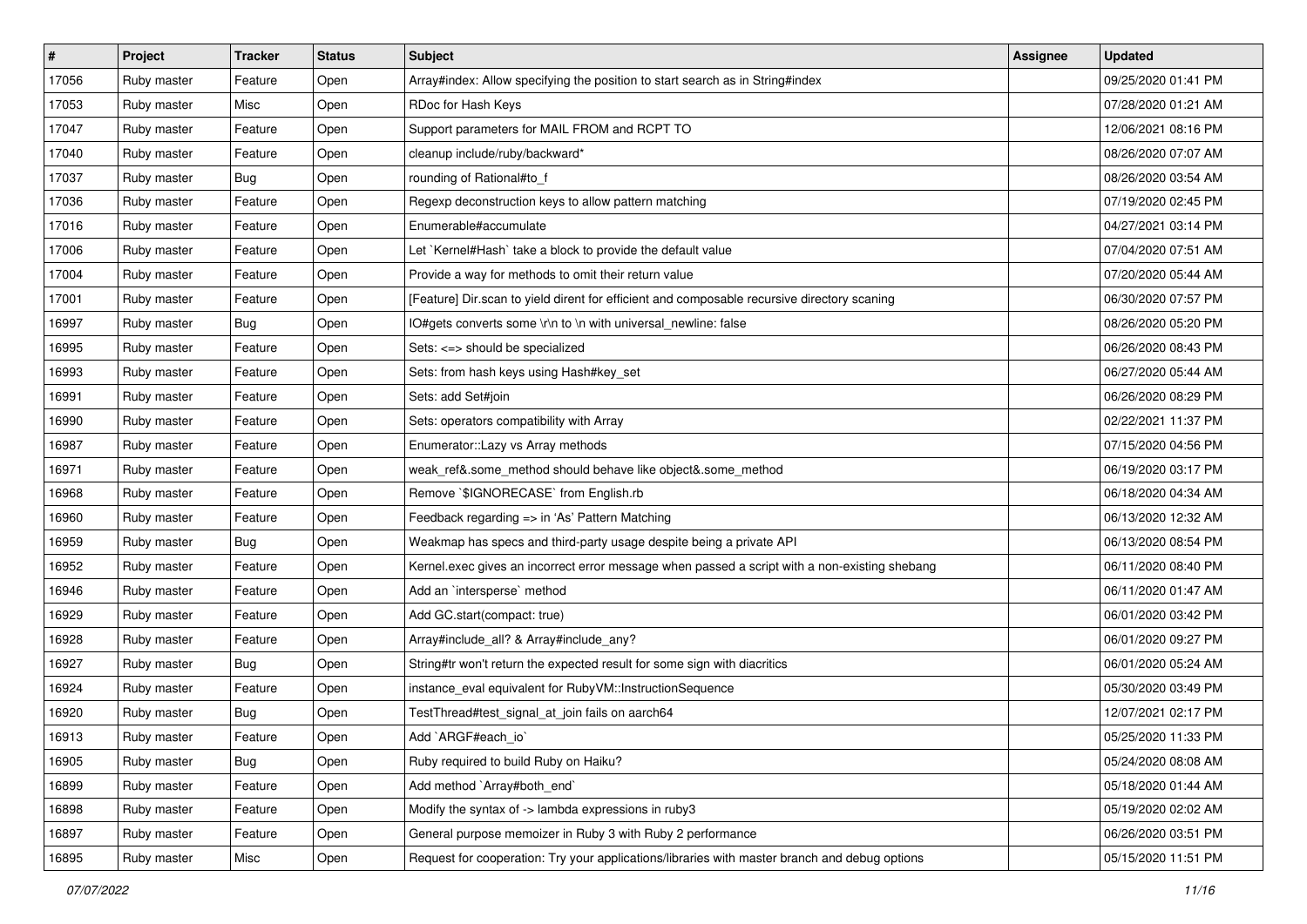| $\vert$ # | Project     | <b>Tracker</b> | <b>Status</b> | <b>Subject</b>                                                                                                                 | <b>Assignee</b> | <b>Updated</b>      |
|-----------|-------------|----------------|---------------|--------------------------------------------------------------------------------------------------------------------------------|-----------------|---------------------|
| 16838     | Ruby master | Feature        | Open          | Enumerator::ArithmeticSequence missing allocator for #clone and #dup                                                           |                 | 05/18/2020 10:44 PM |
| 16833     | Ruby master | Feature        | Open          | Add Enumerator#empty?                                                                                                          |                 | 05/06/2020 07:55 PM |
| 16829     | Ruby master | <b>Bug</b>     | Open          | Exceptions raised from within an enumerated method lose part of their stacktrace                                               |                 | 05/20/2022 07:25 PM |
| 16820     | Ruby master | <b>Bug</b>     | Open          | LEGAL is out of sync                                                                                                           |                 | 08/19/2020 11:08 AM |
| 16818     | Ruby master | Feature        | Open          | Rename `Range#%` to `Range#/`                                                                                                  |                 | 05/07/2020 08:49 AM |
| 16817     | Ruby master | Feature        | Open          | attr_predicate or attr_query or attr_something for ? methods                                                                   |                 | 12/23/2021 11:44 PM |
| 16816     | Ruby master | Feature        | Open          | Prematurely terminated Enumerator should stay terminated                                                                       |                 | 04/09/2021 09:24 PM |
| 16810     | Ruby master | <b>Bug</b>     | Open          | ruby segfaults on s390x with musl libc                                                                                         |                 | 03/05/2021 01:38 AM |
| 16803     | Ruby master | Misc           | Open          | Discussion: those internal macros reside in public API headers                                                                 |                 | 05/14/2020 12:27 PM |
| 16795     | Ruby master | Feature        | Open          | build ruby.exe on Windows against ruby-static.lib omitting x64-vcruntime-ruby.dll (no '--enable-shared'<br>option for Windows) |                 | 04/17/2020 01:22 PM |
| 16794     | Ruby master | Feature        | Open          | Rightward operators                                                                                                            |                 | 09/10/2020 09:34 PM |
| 16791     | Ruby master | Feature        | Open          | Shortcut for Process::Status.exitstatus                                                                                        |                 | 05/19/2020 03:16 AM |
| 16790     | Ruby master | Feature        | Open          | string format and refinements                                                                                                  |                 | 04/16/2020 03:06 AM |
| 16781     | Ruby master | Feature        | Open          | alias :fold :reduce                                                                                                            |                 | 05/16/2020 08:28 AM |
| 16773     | Ruby master | Feature        | Open          | Reduce allocations in net/http                                                                                                 |                 | 04/10/2020 11:36 AM |
| 16761     | Ruby master | Feature        | Open          | Add an API to move the entire heap, as to make testing GC.compact compatibility easier                                         |                 | 05/07/2020 04:03 PM |
| 16757     | Ruby master | Feature        | Open          | Add intersection to Range                                                                                                      |                 | 01/22/2022 07:26 AM |
| 16755     | Ruby master | Feature        | Open          | warning: `if' at the end of line without an expression                                                                         |                 | 04/03/2020 11:28 PM |
| 16752     | Ruby master | Feature        | Open          | :private param for const_set                                                                                                   |                 | 04/03/2020 12:35 AM |
| 16750     | Ruby master | Misc           | Open          | Change typedef of VALUE for better type checking                                                                               |                 | 04/03/2020 02:34 AM |
| 16745     | Ruby master | Feature        | Open          | Improving Date and DateTime comparison                                                                                         |                 | 03/31/2020 10:32 PM |
| 16742     | Ruby master | Feature        | Open          | RbConfig.windows? and RbConfig.host_os                                                                                         |                 | 04/11/2020 02:00 PM |
| 16741     | Ruby master | Feature        | Open          | Implement Shellwords.shellescape correctly for Windows                                                                         |                 | 03/29/2020 07:54 AM |
| 16739     | Ruby master | Feature        | Open          | Allow Hash#keys and Hash#values to accept a block for filtering output                                                         |                 | 07/10/2020 04:09 PM |
| 16703     | Ruby master | Feature        | Open          | Namespace parameter for `Module#name`                                                                                          |                 | 03/24/2020 10:08 AM |
| 16688     | Ruby master | Feature        | Open          | Allow #to_path object as argument to system()                                                                                  |                 | 04/13/2020 05:37 PM |
| 16684     | Ruby master | Feature        | Open          | Use the word "to" instead of "from" in backtrace                                                                               |                 | 04/10/2020 07:58 AM |
| 16678     | Ruby master | Misc           | Open          | Array#values at has unintuitive behavior when supplied a range starting with negative index                                    |                 | 03/09/2020 02:06 PM |
| 16673     | Ruby master | Feature        | Open          | total_timeout for Net::HTTP                                                                                                    |                 | 03/07/2020 06:25 AM |
| 16671     | Ruby master | Misc           | Open          | <b>BASERUBY</b> version policy                                                                                                 |                 | 03/05/2020 01:11 AM |
| 16667     | Ruby master | Feature        | Open          | Allow parameters to Symbol#to_proc and Method#to_proc                                                                          |                 | 03/03/2020 03:40 PM |
| 16666     | Ruby master | Feature        | Open          | 'string' - 'str' as a shortcut for 'string'.gsub('str', ")?                                                                    |                 | 03/01/2020 08:38 PM |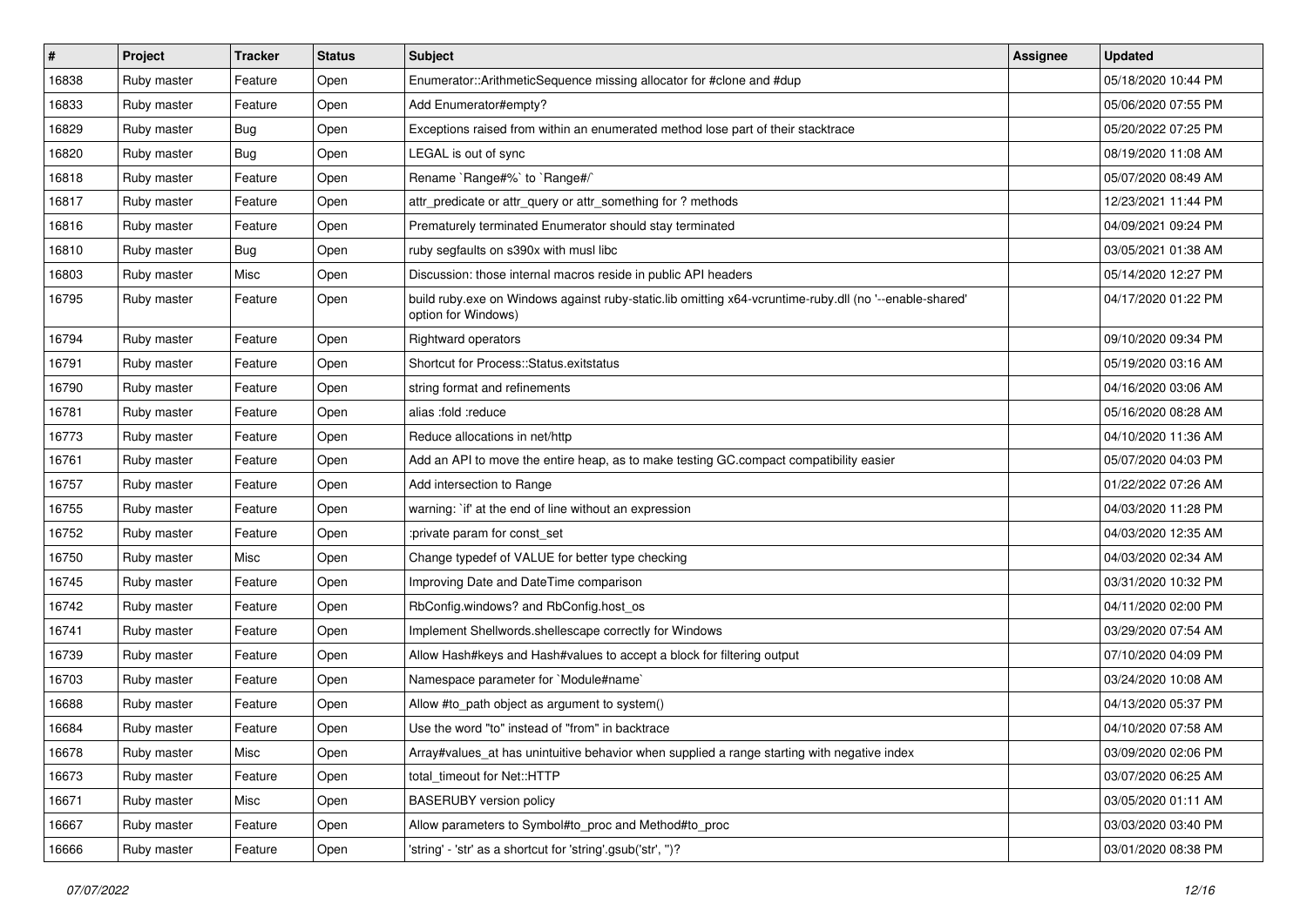| #     | <b>Project</b> | <b>Tracker</b> | <b>Status</b> | <b>Subject</b>                                                                                              | <b>Assignee</b> | <b>Updated</b>      |
|-------|----------------|----------------|---------------|-------------------------------------------------------------------------------------------------------------|-----------------|---------------------|
| 16665 | Ruby master    | Feature        | Open          | Add an Array#except_index method                                                                            |                 | 03/15/2020 03:37 PM |
| 16659 | Ruby master    | Misc           | Open          | Documentation on Regexp missing for absence pattern (?~pat)                                                 |                 | 02/27/2020 04:16 PM |
| 16657 | Ruby master    | Feature        | Open          | Don't ship bundled gems as .gem files as well as in expanded form                                           |                 | 02/27/2020 06:50 AM |
| 16648 | Ruby master    | Feature        | Open          | improve GC performance by 5% with builtin_prefetch                                                          |                 | 02/29/2020 06:27 PM |
| 16638 | Ruby master    | Feature        | Open          | Structured Data for Syslog                                                                                  |                 | 02/17/2020 07:06 PM |
| 16637 | Ruby master    | Feature        | Open          | Time#to_s and Date#to_s accept strftime format string                                                       |                 | 02/17/2020 09:46 PM |
| 16629 | Ruby master    | Misc           | Open          | ruby-loco now built & saved on GitHub, both mingw & mswin builds                                            |                 | 02/12/2020 01:53 PM |
| 16621 | Ruby master    | Feature        | Open          | Second block parameter of Pathname#glob to be relative path from self                                       |                 | 02/12/2020 11:27 PM |
| 16615 | Ruby master    | Feature        | Open          | Group style access scope for macros                                                                         |                 | 03/09/2020 02:39 PM |
| 16601 | Ruby master    | Feature        | Open          | Let `nil.to_a` and `nil.to_h` return a fixed instance                                                       |                 | 02/01/2020 10:12 AM |
| 16600 | Ruby master    | Feature        | Open          | Optimized opcodes for frozen arrays and hashes literals                                                     |                 | 01/30/2020 09:51 AM |
| 16597 | Ruby master    | Feature        | Open          | missing poll()                                                                                              |                 | 06/09/2022 09:14 AM |
| 16563 | Ruby master    | Feature        | Open          | Let rb mod const at and rb const list use an ID table instead for inherited VS private constant segregation |                 | 01/26/2020 04:38 PM |
| 16562 | Ruby master    | Feature        | Open          | Expose rb_io_set_encoding_internal to reduce function calls on loading source files                         |                 | 01/27/2020 06:05 AM |
| 16557 | Ruby master    | Feature        | Open          | Deduplicate Regexp literals                                                                                 |                 | 02/28/2020 11:44 AM |
| 16517 | Ruby master    | Feature        | Open          | mkmf.rb - changes for Windows?                                                                              |                 | 01/20/2020 06:05 PM |
| 16511 | Ruby master    | Feature        | Open          | Staged warnings and better compatibility for keyword arguments in 2.7.1                                     |                 | 02/25/2020 06:54 PM |
| 16507 | Ruby master    | Misc           | Open          | $=$ vs include? or match?                                                                                   |                 | 01/12/2020 11:27 PM |
| 16493 | Ruby master    | Bug            | Open          | TestThreadQueue#test_thr_kill is flaky on AArch64                                                           |                 | 01/09/2020 09:39 AM |
| 16489 | Ruby master    | Feature        | Open          | Make rb_warn_deprecated a public API                                                                        |                 | 01/09/2020 01:22 AM |
| 16487 | Ruby master    | Misc           | Open          | Potential for SIMD usage in ruby-core                                                                       |                 | 01/16/2020 05:25 AM |
| 16482 | Ruby master    | Feature        | Open          | net/http should support TLS connection to proxies                                                           |                 | 01/05/2020 05:52 PM |
| 16479 | Ruby master    | Feature        | Open          | Let execution context local storage be backed by an ID table                                                |                 | 01/04/2020 01:41 AM |
| 16478 | Ruby master    | Feature        | Open          | Fold symbol tables for tracking basic operation method redefinition changes into a single ID table          |                 | 01/04/2020 01:42 AM |
| 16471 | Ruby master    | Feature        | Open          | Two feature requests for WeakRef: get original object, callback feature                                     |                 | 01/02/2020 03:44 PM |
| 16464 | Ruby master    | Misc           | Open          | Which core objects should support deconstruct/deconstruct_keys?                                             |                 | 12/30/2019 07:54 AM |
| 16460 | Ruby master    | Feature        | Open          | External names for keyword parameters in method definitions                                                 |                 | 01/02/2020 02:11 AM |
| 16451 | Ruby master    | Feature        | Open          | Special ternary operator for methods ending in `?`                                                          |                 | 12/26/2019 09:03 PM |
| 16436 | Ruby master    | Misc           | Open          | hash missing #last method, make it not so consistent (it has #first)                                        |                 | 01/06/2021 09:47 AM |
| 16431 | Ruby master    | Feature        | Open          | Optionally load did you mean (and RubyGems)                                                                 |                 | 12/18/2019 07:19 PM |
| 16425 | Ruby master    | Feature        | Open          | Add Thread#dig                                                                                              |                 | 12/17/2019 12:15 AM |
| 16411 | Ruby master    | Feature        | Open          | Safer keyword argument extension                                                                            |                 | 12/10/2019 02:45 AM |
| 16408 | Ruby master    | Misc           | Open          | Ruby docs list incorrect method signatures for PTY::getpty/PTY::spawn                                       |                 | 12/12/2019 05:12 PM |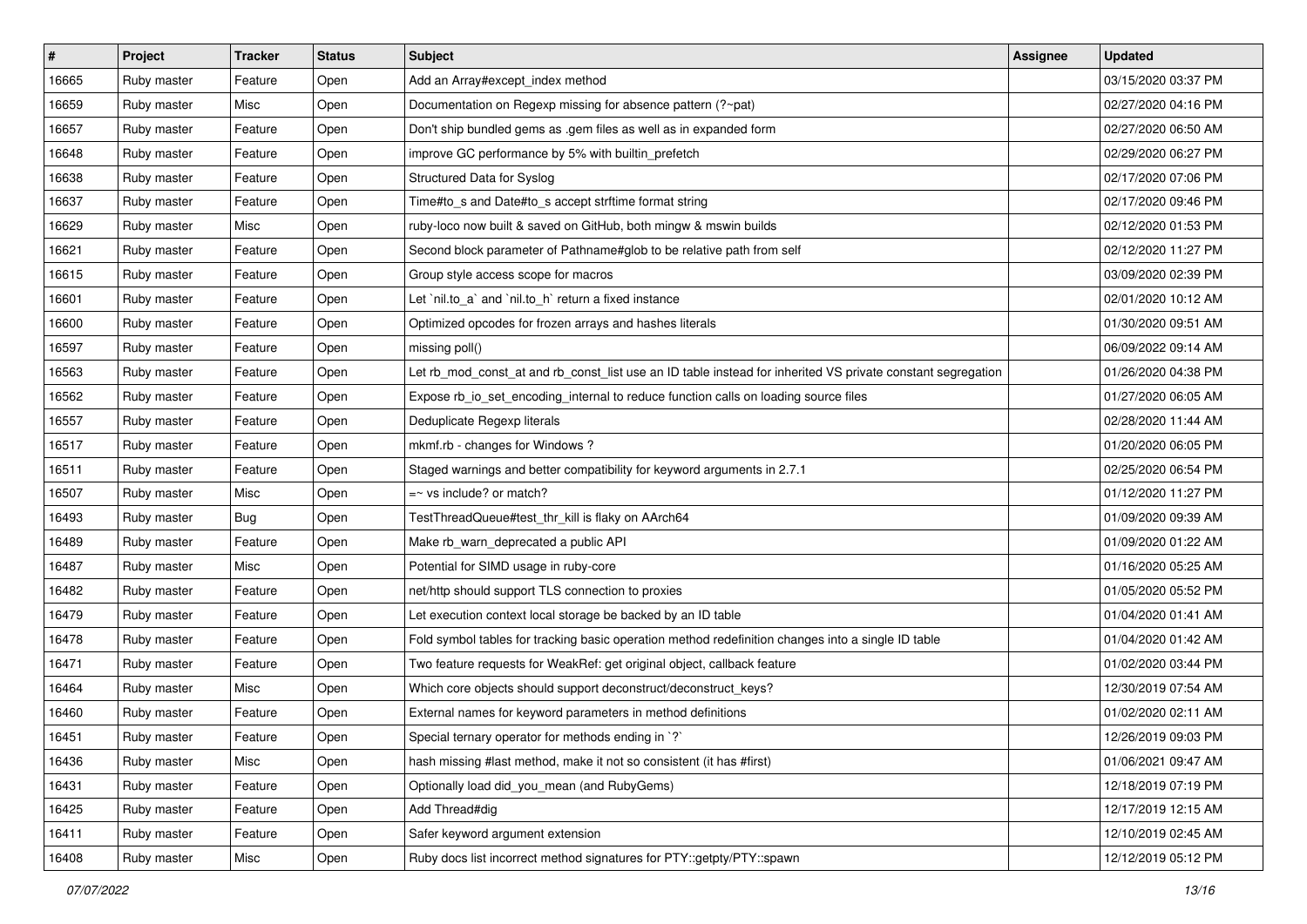| $\vert$ # | Project     | <b>Tracker</b>   | <b>Status</b> | <b>Subject</b>                                                                                                                                        | Assignee | <b>Updated</b>      |
|-----------|-------------|------------------|---------------|-------------------------------------------------------------------------------------------------------------------------------------------------------|----------|---------------------|
| 16396     | Ruby master | Misc             | Open          | What is the reason for this behaviour of Find.find?                                                                                                   |          | 12/09/2019 02:51 PM |
| 16381     | Ruby master | Feature          | Open          | Accept resolv_timeout in Net::HTTP                                                                                                                    |          | 11/29/2019 04:38 PM |
| 16374     | Ruby master | Feature          | Open          | Object#nullify to provide scalars with the effect similar to Enumerable#reject                                                                        |          | 12/08/2019 02:30 AM |
| 16373     | Ruby master | Feature          | Open          | RDoc for some of the Kernel methods cannot be found in Kernel module                                                                                  |          | 05/29/2020 09:29 PM |
| 16370     | Ruby master | Feature          | Open          | Pattern matching with variable assignment (the priority of `in` operator)                                                                             |          | 11/27/2019 01:55 PM |
| 16356     | Ruby master | Feature          | Open          | Method#inspect of argument forwarding                                                                                                                 |          | 11/21/2019 01:54 PM |
| 16352     | Ruby master | Feature          | Open          | Modify Marshal to dump objects larger than 2 GiB                                                                                                      |          | 06/10/2020 04:12 AM |
| 16347     | Ruby master | Feature          | Open          | InmutableObject                                                                                                                                       |          | 12/23/2021 11:44 PM |
| 16346     | Ruby master | Misc             | Open          | Confusing macro name: RUBY_MARK_NO_PIN_UNLESS_NULL                                                                                                    |          | 11/13/2019 07:39 AM |
| 16341     | Ruby master | Feature          | Open          | Proposal: Set#to_proc and Hash#to_proc                                                                                                                |          | 11/12/2019 08:12 PM |
| 16336     | Ruby master | Feature          | Open          | Allow private constants to be accessed with absolute references                                                                                       |          | 11/14/2019 06:21 PM |
| 16296     | Ruby master | Feature          | Open          | Alternative behavior for `` in method body if `` is not in method definition                                                                          |          | 11/10/2019 10:20 AM |
| 16288     | Ruby master | <b>Bug</b>       | Open          | Segmentation fault with finalizers, threads                                                                                                           |          | 12/19/2019 07:46 PM |
| 16287     | Ruby master | Feature          | Open          | Proposal to add .second and .third in particular to class Array                                                                                       |          | 10/31/2019 01:47 PM |
| 16282     | Ruby master | Feature          | Open          | Add "call data" wrapper IMEMO object so inline cache can be updated                                                                                   |          | 10/29/2019 12:13 AM |
| 16276     | Ruby master | Feature          | Open          | For consideration: "private doend" / "protected doend"                                                                                                |          | 11/19/2019 04:27 AM |
| 16273     | Ruby master | Feature          | Open          | Proposal: Shorthand operator for "#instance_method"                                                                                                   |          | 01/14/2020 12:24 PM |
| 16267     | Ruby master | Misc             | Open          | MinGW CI - add to Actions?                                                                                                                            |          | 10/21/2019 01:10 AM |
| 16265     | Ruby master | Bug              | Open          | Test (spec) failure using current MSYS2 tools, related to -fstack-protector and possibly<br>D_FORTIFY_SOURCE=2                                        |          | 12/03/2019 03:09 PM |
| 16252     | Ruby master | Feature          | Open          | Hash#partition should return hashes                                                                                                                   |          | 11/18/2021 03:54 PM |
| 16249     | Ruby master | Feature          | Open          | Dir#empty? and File#empty?                                                                                                                            |          | 10/19/2019 12:49 PM |
| 16246     | Ruby master | Feature          | Open          | require with an optional block that is evaluated when requiring fails                                                                                 |          | 10/09/2019 11:16 AM |
| 16245     | Ruby master | Feature          | Open          | Add interfaces to count and measure size all IMEMO objects                                                                                            |          | 10/17/2019 09:16 PM |
| 16244     | Ruby master | Feature          | Open          | Add a Time#before? and Time#after? method                                                                                                             |          | 12/15/2019 12:59 AM |
| 16241     | Ruby master | Feature          | Open          | Shorter syntax for anonymous refinements                                                                                                              |          | 11/20/2020 07:22 PM |
| 16235     | Ruby master | Misc             | Open          | ENV assoc spec test does not test invalid name                                                                                                        |          | 10/05/2019 10:53 PM |
| 16231     | Ruby master | Feature          | Open          | Add #location to Net::HTTPResponse                                                                                                                    |          | 10/06/2019 11:14 PM |
| 16183     | Ruby master | Feature          | Open          | Hash#with default                                                                                                                                     |          | 09/27/2019 08:35 AM |
| 16160     | Ruby master | Misc             | Open          | Lazy init thread local storage                                                                                                                        |          | 09/22/2019 01:55 AM |
| 16158     | Ruby master | <sub>i</sub> Bug | Open          | "st" Character Sequence In Regex Look-Behind Causes Illegal Pattern Error When Combined With POSIX<br>Bracket Expressions And Case Insensitivity Flag |          | 09/17/2019 09:37 AM |
| 16157     | Ruby master | Misc             | Open          | What is the correct and *portable* way to do generic delegation?                                                                                      |          | 10/15/2019 04:28 PM |
| 16153     | Ruby master | Feature          | Open          | eventually_frozen flag to gradually phase-in frozen strings                                                                                           |          | 02/10/2020 07:39 PM |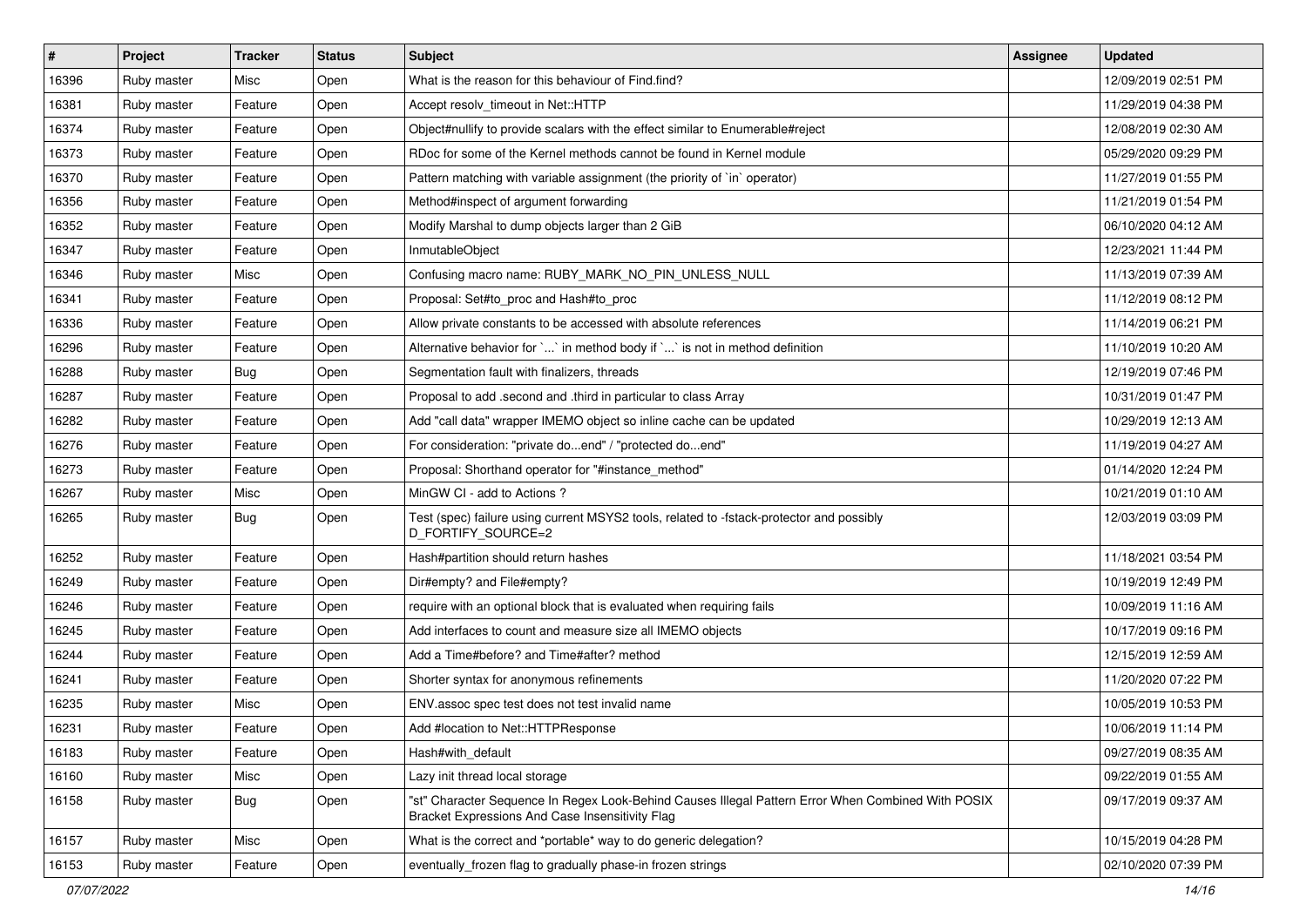| $\vert$ # | Project     | <b>Tracker</b> | <b>Status</b> | Subject                                                                                                                 | <b>Assignee</b> | <b>Updated</b>      |
|-----------|-------------|----------------|---------------|-------------------------------------------------------------------------------------------------------------------------|-----------------|---------------------|
| 16150     | Ruby master | Feature        | Open          | Add a way to request a frozen string from to_s                                                                          |                 | 06/03/2022 04:42 PM |
| 16147     | Ruby master | Feature        | Open          | List Comprehensions in Ruby                                                                                             |                 | 06/25/2020 06:23 PM |
| 16146     | Ruby master | Feature        | Open          | Array .difference allow custom comparison                                                                               |                 | 11/11/2019 08:34 PM |
| 16145     | Ruby master | Bug            | Open          | regexp match error if mixing /i, character classes, and utf8                                                            |                 | 09/06/2019 05:52 AM |
| 16142     | Ruby master | Feature        | Open          | Implement code_range in Proc and Method                                                                                 |                 | 11/28/2019 07:43 AM |
| 16137     | Ruby master | Feature        | Open          | Add === to UnboundMethod                                                                                                |                 | 09/07/2019 11:05 AM |
| 16130     | Ruby master | Misc           | Open          | [Discussion / Ideas] Finding a good name for the concept of/behind guilds - primarily the NAME                          |                 | 08/27/2019 04:00 PM |
| 16128     | Ruby master | Feature        | Open          | Would it be possible for ruby to warn about case/when menu options separated by a trailing, but accidental<br>','?      |                 | 08/26/2019 09:56 AM |
| 16118     | Ruby master | Feature        | Open          | Array .difference allow custom comparison                                                                               |                 | 12/23/2021 11:44 PM |
| 16115     | Ruby master | Feature        | Open          | Keyword arguments from method calls or ignore extra hash keys in splat                                                  |                 | 08/23/2019 12:53 AM |
| 16114     | Ruby master | Misc           | Open          | Naming of "beginless range"                                                                                             |                 | 10/08/2019 03:06 PM |
| 16113     | Ruby master | Feature        | Open          | Partial application                                                                                                     |                 | 03/02/2021 02:00 PM |
| 16104     | Ruby master | Feature        | Open          | Introduce merge_if and merge_if!                                                                                        |                 | 08/15/2019 06:54 AM |
| 16102     | Ruby master | Feature        | Open          | 'Symbol#call'                                                                                                           |                 | 09/12/2019 09:25 AM |
| 16049     | Ruby master | Feature        | Open          | optimization for frozen dynamic string literals "#{exp}" dup and +"#{exp}"                                              |                 | 08/14/2019 04:30 PM |
| 16039     | Ruby master | Feature        | Open          | Array#contains? to check if one array contains another array                                                            |                 | 12/19/2019 06:47 AM |
| 16037     | Ruby master | Feature        | Open          | Allow multiple single/double-splatted variables in `in` pattern matching and introduce non-greedy-splatted<br>variables |                 | 08/04/2019 04:47 AM |
| 16031     | Ruby master | Feature        | Open          | Raise ArgumentError when creating Time objects with invalid day of month, instead of rolling into next<br>month         |                 | 06/20/2020 04:23 AM |
| 16018     | Ruby master | Feature        | Open          | Add a way to deprecate methods                                                                                          |                 | 09/02/2019 06:24 AM |
| 16005     | Ruby master | Feature        | Open          | A variation of Time.iso8601 that can parse yyyy-MM-dd HH:mm:ss                                                          |                 | 06/16/2022 01:08 AM |
| 16001     | Ruby master | Feature        | Open          | Provide an alias to Kernel#caller_locations(1,1) and Kernel#caller(1,1)                                                 |                 | 09/04/2019 02:31 PM |
| 15999     | Ruby master | Feature        | Open          | KeyError#inspect does not contain receiver and key                                                                      |                 | 07/14/2019 07:31 AM |
| 15993     | Ruby master | <b>Bug</b>     | Open          | 'require' doesn't work if there are Cyrillic chars in the path to Ruby dir                                              |                 | 07/09/2021 04:08 PM |
| 15948     | Ruby master | Feature        | Open          | ENV.update takes multiple hashes as Hash#update                                                                         |                 | 06/21/2019 07:35 AM |
| 15945     | Ruby master | Feature        | Open          | Option to truncate in `String#ljust`, `String#rjust`, and `String#center`                                               |                 | 06/20/2019 02:39 PM |
| 15936     | Ruby master | Feature        | Open          | on_error in lieu of rescue, raise                                                                                       |                 | 06/21/2019 07:05 PM |
| 15927     | Ruby master | Feature        | Open          | Allow string keys to be used for String#% and sprintf methods                                                           |                 | 06/17/2019 07:13 AM |
| 15922     | Ruby master | Feature        | Open          | Enumerable#partition(pattern)                                                                                           |                 | 06/14/2019 03:40 AM |
| 15914     | Ruby master | Feature        | Open          | mkmf without libruby                                                                                                    |                 | 06/12/2019 12:43 PM |
| 15909     | Ruby master | Feature        | Open          | Improve Thread#exit documentation                                                                                       |                 | 06/09/2019 12:05 AM |
| 15899     | Ruby master | Feature        | Open          | String#before and String#after                                                                                          |                 | 11/04/2019 08:57 PM |